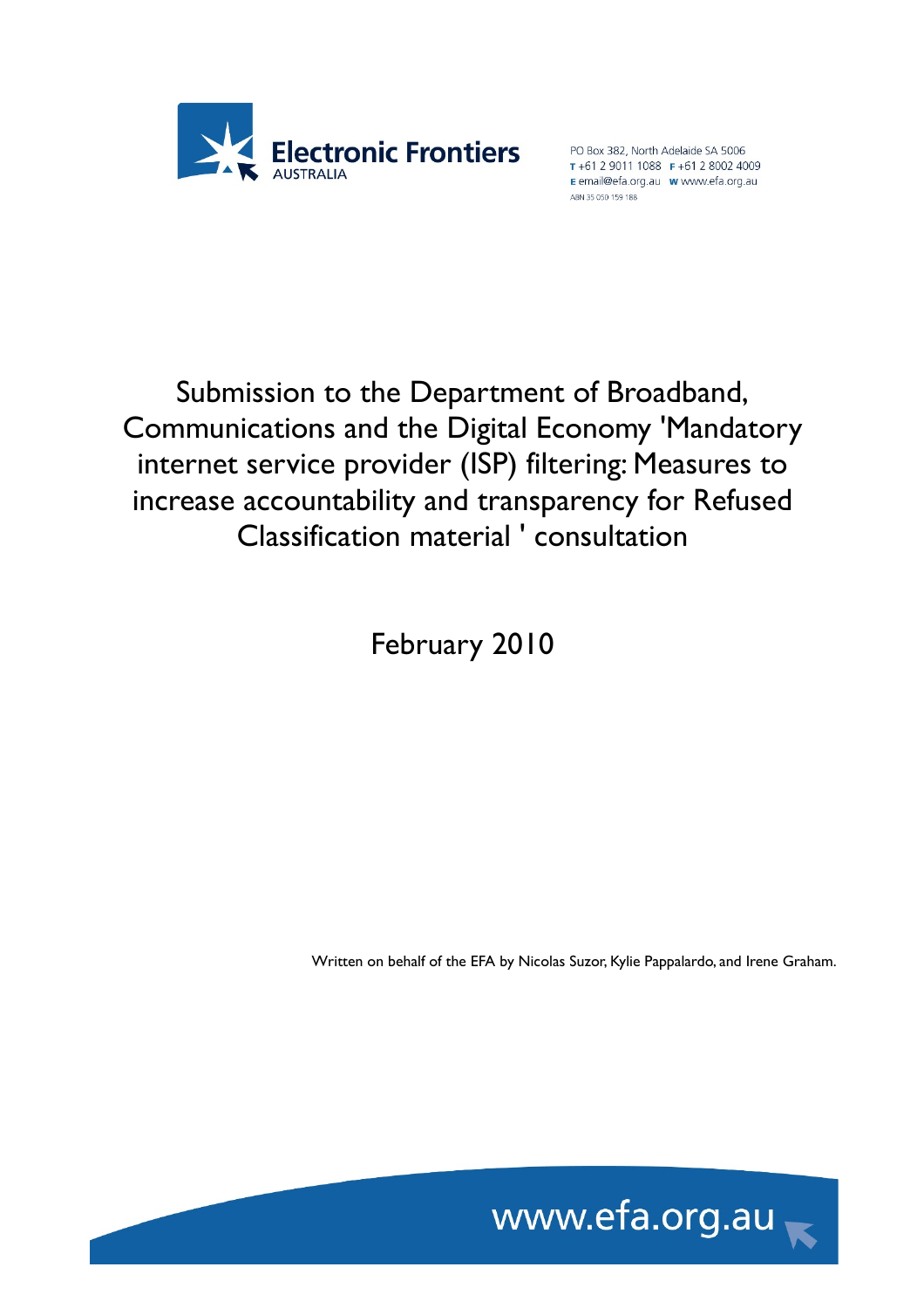#### **Introduction**

Electronic Frontiers Australia Inc. (**EFA**) is a non-profit national organisation representing Internet users concerned with on-line freedoms and rights. EFA was established in January 1994 and incorporated under the *Associations Incorporation Act 1985* (SA) in May 1994. Our major objectives are to protect and promote the civil liberties of users and operators of computer based communications systems such as the Internet, to advocate the amendment of laws and regulations in Australia and elsewhere (both current and proposed) which restrict free speech and to educate the community at large about the social, political, and civil liberties issues involved in the use of computer based communications systems.

EFA does not support the introduction of mandatory ISP filtering. We believe that the proposal articulated by the Labor Government will be ineffective in achieving its goals and will severely infringe the liberties of Australians and the trust that Australians have in the National Classification Scheme (**NCS**) and the democratic process. As the effectiveness of filtering is outside of the scope of this consultation, we focus here on the second set of issues in an effort to explain how filtering could legitimately be achieved if there were sufficient justification for its introduction.

EFA makes eleven recommendations in this submission:

- 1. If mandatory ISP filtering is introduced, only the portion of the list of banned URLs that relate to illegal child sexual abuse material should be secretly maintained; the broader category of material that is Refused Classification but not illegal to access or possess should be treated in an identical way to offline classification of publications, films, and computer games;
- 2. The Classification Board is the appropriate body to oversee the classification of all material in Australia (EFA strongly supports '**Option One**' in part);
- 3. All decisions by the Classification Board should be reviewable by the Classification Review Board on the application of any interested person;
- 4. The ACMA should be obliged to notify Australian and international operators of websites when a URL they are responsible for is added to the list of banned URLs (EFA strongly supports '**Option Two**');
- 5. Any reviews of decisions to the Classification Board and the Classification Review Board should be taxpayer funded, but the cost structure of the Classification Board should be reviewed;
- 6. Any filter should display a page that informs users attempting to access blocked URLs that the page has been blocked, why the page has been blocked, links the user to an online copy of the Classification Board's decision summary, and provides means for the user to apply for review of the Classification Board's decision (EFA strongly supports '**Option Three**');
- 7. In the interests of legitimacy, transparency and consistency with the NCS, the filter should provide a warning page only, rather than completely block, the portion of RC URLs that are not child sexual abuse material (i.e. are not illegal to access);
- 8. URLs provided by highly reputable overseas agencies may be added to a mandatory filter where (a) the material is clearly child sexual abuse material; expedited review by the Classification Board is readily available;

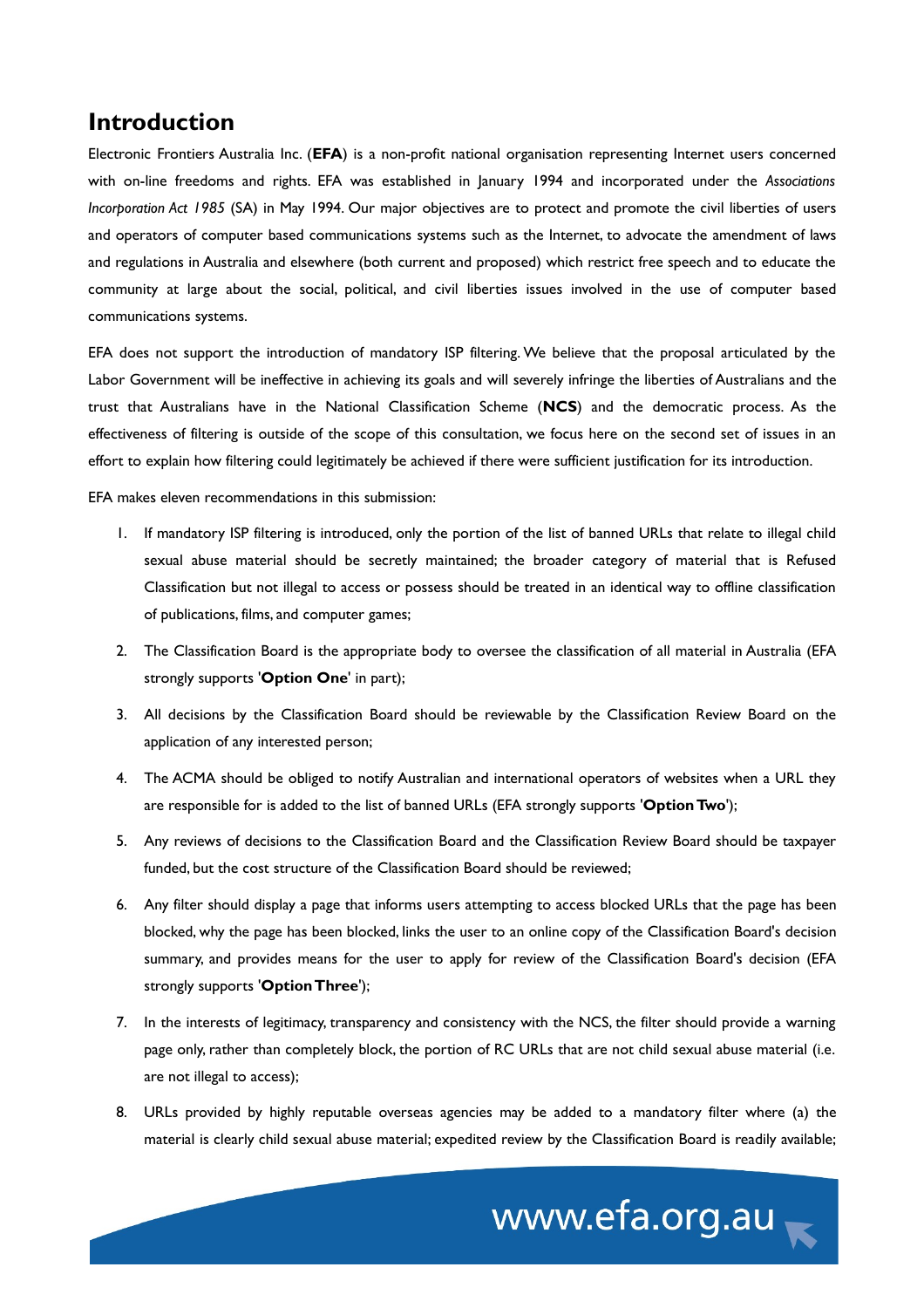and ongoing sampling of the integrity and quality of overseas lists with regards to the Australian classification guidelines is undertaken (EFA tentatively supports '**Option Four**');

- 9. Annual review of the list of blocked URLs and the processes used to generate the list should be conducted by an independent expert and tabled in Parliament (EFA strongly supports '**Option Five**');
- 10. Annual review should pay particular attention to and report on URLs added to the list that fall within a 'grey area' that are not clearly and incontestably illegal child sexual abuse material;
- 11. The Government should investigate the creation of an industry group to consider the administrative arrangements of the bodies responsible for any mandatory filtering scheme (EFA tentatively supports '**Option Six**').

## **Legitimacy, transparency, and the goals of ISP filtering**

In addressing the legitimacy of mandatory ISP filtering, it is important to be clear about the goals that such a scheme would attempt to achieve. Clause 1 of the National Classification Code sets out the goals for classification in Australia:

- (a) adults should be able to read, hear and see what they want;
- (b) minors should be protected from material likely to harm or disturb them;
- (c) everyone should be protected from exposure to unsolicited material that they find offensive;
- (d) the need to take account of community concerns about:
	- (i) depictions that condone or incite violence, particularly sexual violence; and
	- (ii) the portrayal of persons in a demeaning manner.<sup>[1](#page-2-0)</sup>

The classification system in Australia exists primarily to enable adults to make an informed choice about what they want to see, hear or read and what material they allow their children to have access to, through the classifications given to material and the consumer advice provided.<sup>[2](#page-2-1)</sup> In order to achieve this policy objective, it is a legal requirement that films for cinema exhibition or on DVD, computer games and some publications be classified by Classification Board before public exhibition, sale or hire (the Board does not classify TV programs or films for TV). The current classification system commenced operation following enactment of the C'th Classification (Publications, Films and Computer Games) Act 1995, a federal act for the Australian Capital Territory under section 122 of the Constitution. The Commonwealth Act does not regulate sale, distribution, or possession of material and, as stated in second reading speech, "The extent to which classification decisions under it have effect in other jurisdictions [other than the A.C.T.] is a matter entirely for the state or territory concerned."<sup>[3](#page-2-2)</sup> The Commonwealth Act (and related State/Territory classification enforcement legislation) was prepared following recommendations of the Australian Law Reform Commission (ALRC) which included:

<span id="page-2-2"></span><sup>3</sup> Second Reading Speech, Classification (Publications, Films and Computer Games) Bill 1994, Commonwealth, *Parliamentary Debates*, House of Representatives, 22 September 1994, 1381-4 [<http://parlinfo.aph.gov.au/parlInfo/search/display/display.w3p;query=Id%3A%22chamber%2Fhansardr%2F1994-09-](http://parlinfo.aph.gov.au/parlInfo/search/display/display.w3p;query=Id%3A%22chamber%2Fhansardr%2F1994-09-22%2F0027%22) [22%2F0027%22>](http://parlinfo.aph.gov.au/parlInfo/search/display/display.w3p;query=Id%3A%22chamber%2Fhansardr%2F1994-09-22%2F0027%22).



<span id="page-2-0"></span><sup>1</sup> *[National Classification Code 2005](http://www.comlaw.gov.au/ComLaw/Legislation/LegislativeInstrument1.nsf/0/7CACAF6B58C63E44CA25700D0022F7ED?OpenDocument)* (Cth)

<span id="page-2-1"></span><sup>2</sup> Second Reading Speech, Classification (Publications, Films and Computer Games) Bill 1994, Commonwealth, *Parliamentary Debates*, House of Representatives, 22 September 1994, 1381-4

[<sup>&</sup>lt;http://parlinfo.aph.gov.au/parlInfo/search/display/display.w3p;query=Id%3A%22chamber%2Fhansardr%2F1994-09-22%2F0027%22>](http://parlinfo.aph.gov.au/parlInfo/search/display/display.w3p;query=Id%3A%22chamber%2Fhansardr%2F1994-09-22%2F0027%22).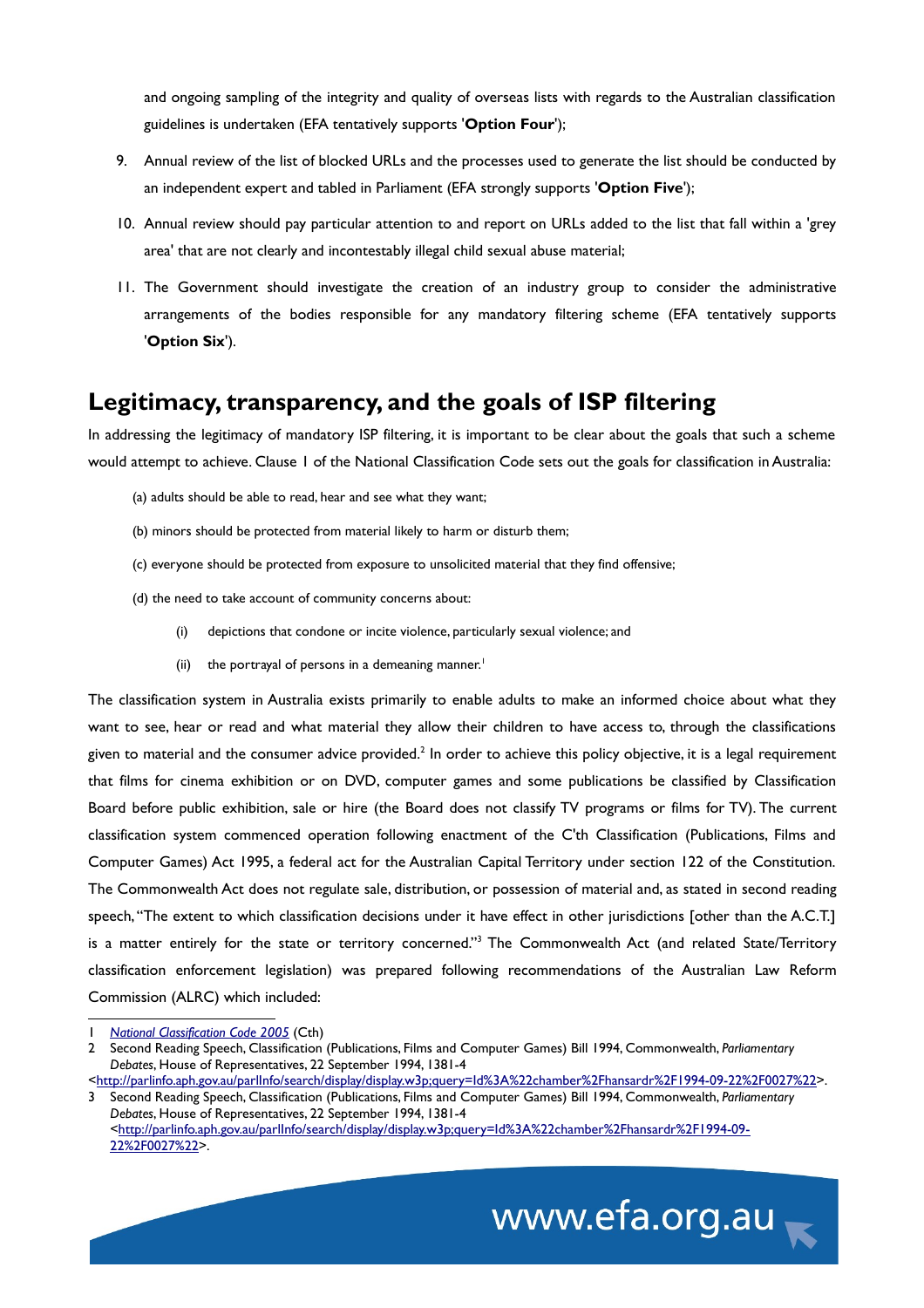"5.16 Recommendation. ... Classification is done for the purpose of controlling dissemination. It is not done for the purpose of controlling what a person is able to have in his or her own home. Accordingly, an RC classification does not of itself mean a person cannot possess that material. ... If the possession of material is to be banned, it should be to achieve some specific policy objective, not just because it has been declared unsuitable for commercial distribution. Banning the possession of material automatically upon it being classified RC would possibly be inconsistent with the International Covenant on Civil and Political Rights. ...

Being declared unsuitable for commercial distribution does not automatically place material within any of [the ICCPR Article 19] exceptions. [... ]The Commission is not convinced there is a special policy reason to ban the possession of all RC material [i.e. other than 'child pornography' material] and recommends that, in the absence of such reason, mere possession not be an offence."[4](#page-3-0)

At the time of the above ALRC recommendation, mere possession of "RC" material (other than the sub-set that is child sexual abuse material) was an offence only in Western Australia and Queensland,<sup>[5](#page-3-1)</sup> and Queensland subsequently de-criminalised mere possession.

Fifteen years later, during which Internet access has been widely available in Australia, it continues to be legal for the overwhelming majority of Australians to access, view and possess the bulk of content that is or would be Refused Classification in the privacy of their own homes; only the public dissemination of such content is restrained. We note that, to date, the Commonwealth Government has not advanced a special policy reason to justify prohibiting mere possession of, or preventing access to, the bulk of content that is or would be Refused Classification - a category which has been broadened significantly since 1995 to include more types of information/material on the grounds that it may be offensive to some adults.

Because of the paucity of information about the goals of mandatory ISP filtering, we assume that there are two broad options upon which the Labor Government predicates its proposed filtering scheme:

- 1. Introduce filtering in-line with the goals of the current National Classification Scheme in an attempt to reduce the risk of inadvertent exposure to material that some adults may find offensive,<sup>[6](#page-3-2)</sup> and also to child sexual abuse material; or
- 2. Introduce filtering in a manner radically different from the goals of the National Classification Scheme in an attempt to prevent the private access to and possession of material that some adults may find offensive but which is not illegal for most Australians to access or possess.

The articulation of precise goals for mandatory filtering is extremely important not only for the justifications of introducing such a scheme, but for consideration of whether or not transparency measures can make the scheme compliant with the high standards of an open liberal democratic society. The options set out above reflect a fundamental choice that is required to be made in any implementation of a filtering policy in order to determine what level of information can be made available about filtered material to the Australian public.

<span id="page-3-2"></span><sup>6</sup> The Minister, in a recent press release, stated that "ISP filtering reduces the risk of Australians being inadvertently exposed to RC-rated material when they are online". The Minister does not articulate any additional goals for mandatory ISP filtering other than to reduce the risk of inadvertent exposure: see Senator Conroy, 'Measures to improve safety of the internet for families' (Press Release, 15 December 2009) [<http://www.minister.dbcde.gov.au/media/media\\_releases/2009/115>](http://www.minister.dbcde.gov.au/media/media_releases/2009/115).



<span id="page-3-0"></span><sup>4</sup> Australian Law Reform Commission, *Film and Literature Censorship Procedure*, Report No. 55 (1991) Chapter 5, [5.16] [<http://www.austlii.edu.au/au/other/alrc/publications/reports/55/ch5.html#Heading7>](http://www.austlii.edu.au/au/other/alrc/publications/reports/55/ch5.html#Heading7).

<span id="page-3-1"></span><sup>5</sup> Ibid [5.15].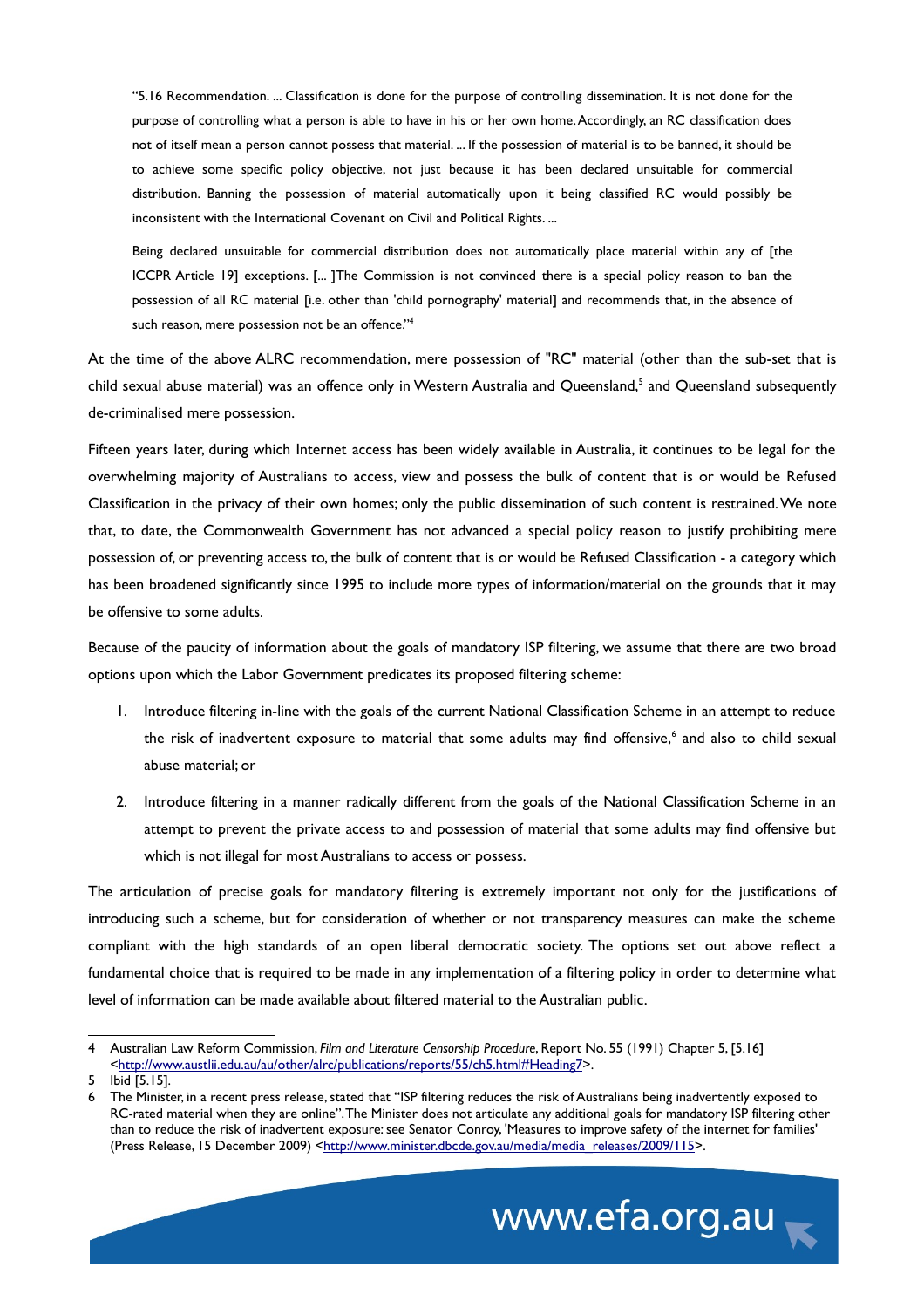# **The need for secrecy**

Classification under the NCS in relation to publications, films, and computer games is currently conducted in an open manner. Information about the decisions of the Classification Board is publicly available in the Classification Board's online database and classification decisions are reviewable. In contrast, the Labor Government has indicated that the list of banned pages should remain secret. Generally, this appears to be based on the argument that the list poses a high risk to children if made public – a risk that outweighs any concerns about the lack of transparency in the process. The crux of this argument seems to be that material on the internet is a special category – unlike classification of books or movies where a list can be compiled that simply states the title of the object that has been refused classification, a list of internet material will necessarily include URLs or other information that would direct a reader straight to the Refused Classification material. Where the RC material is child pornography or child abuse material, this becomes a highly sensitive issue. In short, the Government cannot be seen to be compiling a list of child pornography or child abuse material that essentially tells potential offenders exactly where to find this material.<sup>[7](#page-4-0)</sup>

On the Department of Broadband, Communications and the Digital Economy blog, in response to the question, 'Why won't the Government publish what is included in the ACMA blacklist?', Senator Conroy writes:

These contributors are correct that the ACMA blacklist is currently protected from release under the FOI [Freedom of Information] Act. However, there is good reason for this. Distribution of child pornography is illegal under both Commonwealth and state laws. Publishing the title or internet address of child abuse material would constitute distribution of illegal material and is therefore protected from release.<sup>[8](#page-4-1)</sup> To do otherwise would allow a person to view and download the material in jurisdictions where ISP-level filtering was not implemented. Given that most of this material relates to child sexual abuse, the publication of this information is clearly not in the public interest.<sup>[9](#page-4-2)</sup>

While Senator Conroy is demonstrably incorrect in his statement that most of the material on the ACMA blacklist is child sexual abuse material,<sup>[10](#page-4-3)</sup> it is nevertheless important to consider the concern of providing URLs of child sexual abuse material. There is a valid argument, at least for the third of RC material that has been identified as child sexual abuse material, that such a list should be kept secret. There is no valid argument that the other two-thirds of the list should also be kept secret. Such secrecy would be fundamentally inconsistent with the goals of the NCS as they

<span id="page-4-3"></span><sup>10</sup> As at September 2009, it is clear that only one-third of material that is Refused Classification on the ACMA Blacklist was child sexual abuse material; two-thirds of RC material on the ACMA blacklist is legal to view and possess in Australia. RC material currently only accounts for just over half of the complete ACMA blacklist, but this submission proceeds on the understanding that the current filtering proposal will be limited to RC-only. See Environment, Communications and the Arts Legislation Committee, Commonwealth Senate, *Estimates*, 19 October 2009, 127 (Ms O'Loughlin, ACMA) [<http://www.aph.gov.au/hansard/senate/commttee/S12489.pdf>](http://www.aph.gov.au/hansard/senate/commttee/S12489.pdf).



<span id="page-4-0"></span><sup>7</sup> Inherent in this claim is an acknowledgement by the Government that the proposed filter would not be able to block access to this material absolutely. The filter may be circumvented by those technically savvy enough, and further, the filter will only operate in Australia. This creates risks about making the list available to an international audience, where potential offenders who are accessing the internet outside of Australia may be able to gain access to the child pornography or child abuse material at URLs appearing on the ACMA blacklist supplied by the Australian Government.

<span id="page-4-1"></span><sup>8</sup> Senator Conroy is referring to provisions in the Commonwealth Criminal Code (contained in the *Criminal Code Act 1995* (Cth)), which sets out offences for using a carriage service for child pornography material (s 474.19) and using a carriage service for child abuse material (s 474.22). There is no authority, however, that publishing only the titles or URLs of such material would constitute criminal distribution.

<span id="page-4-2"></span><sup>9</sup> Senator Stephen Conroy, 'Response to the question, "Why won't the Government publish what is included in the ACMA blacklist?"' *Department of Broadband, Communications and the Digital Economy blog*, <http://www.dbcde.gov.au/communications\_for\_business/digital\_economy/digital\_economy\_consultation/future\_directions\_blog /topics/civil\_and\_confident\_society\_online/why\_wont\_the\_government\_publish\_what\_is\_included\_in\_the\_acma\_blacklist> accessed 19 May 2009.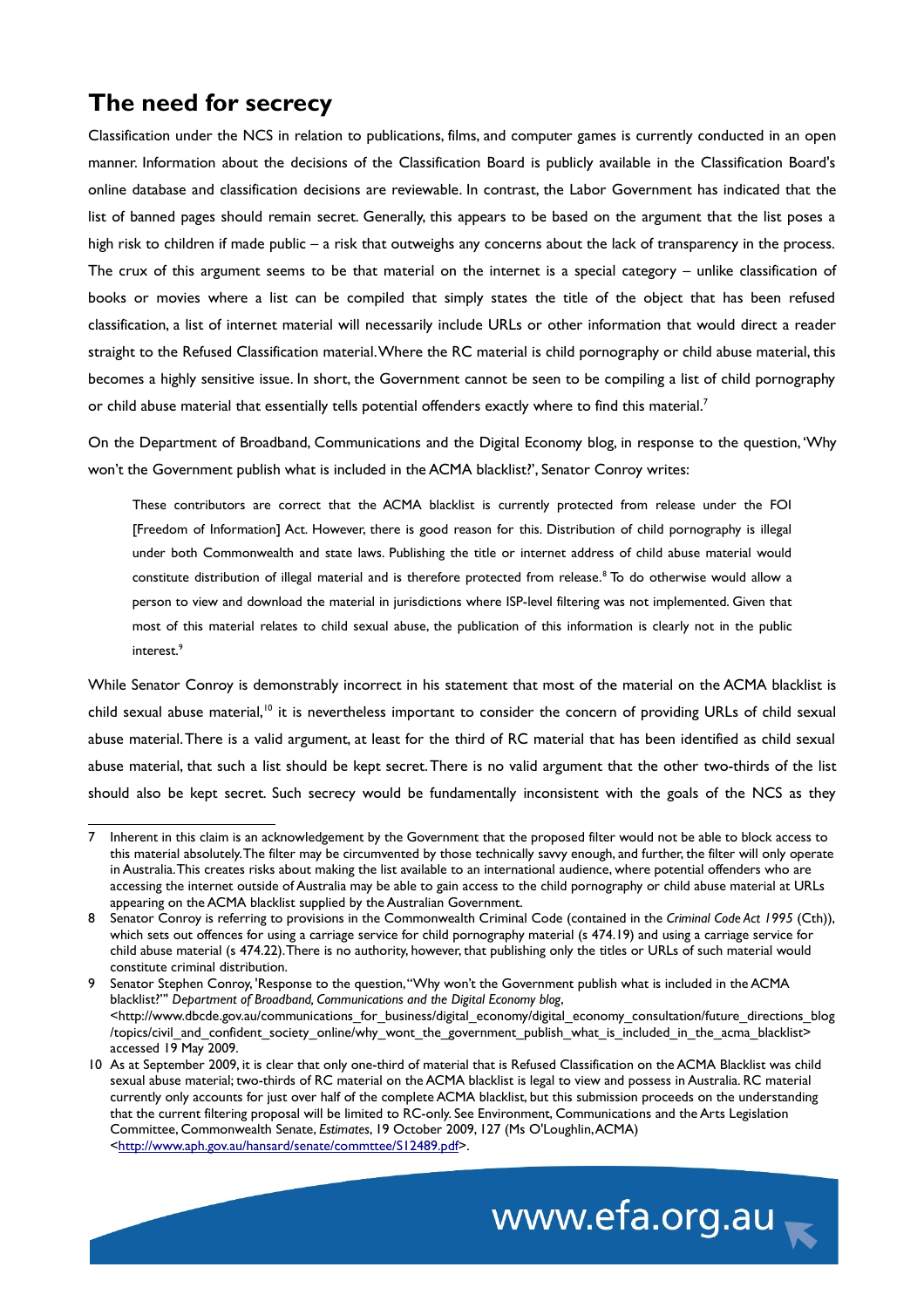## **The arguments against secrecy and the international experience**

There are serious and valid arguments against the creation of a secret list of banned URLs. It is useful here to consider the approach of other countries to internet filtering. Senator Conroy has, a number of times, urged the Australian public to remember that 'ISPs in a number of countries, such as the United Kingdom, Sweden, Norway and Finland, have successfully introduced ISP level filtering.<sup>'[11](#page-5-0)</sup> What the Minister has failed to point out is that these countries have introduced filtering *only* in respect to child sexual abuse material. In fact, the filtering systems in these countries are designed to prevent *accidental* access to a comparatively small list of web pages containing child pornography or child abuse material.<sup>[12](#page-5-1)</sup> Yet while the subject-matter of these filters is significantly more narrow in scope than that of the proposed Australian filter, it is still useful to examine the approach in these countries from a transparency perspective. The United Kingdom (UK) and various countries in Europe use secret blacklists as the source of their filtering efforts.<sup>[13](#page-5-2)</sup> The effectiveness of these secret blacklists practically and in relation to public confidence is relevant to our examination of the requirements of transparency in ensuring legitimacy of any Australian filtering regime.

In 2004, the UK's largest ISP, British Telecom, implemented filtering technology within its own network, known as the BT CleanFeed System.<sup>[14](#page-5-3)</sup> The BT CleanFeed System blocks a list of potentially illegal URLs related to child sexual abuse content provided by the Internet Watch Foundation  $(1WF)$ .<sup>[15](#page-5-4)</sup> This list is a single undifferentiated index which typically contains 500 to 800 URLs at any one time and is updated twice a day to ensure all entries are live.<sup>[16](#page-5-5)</sup> The UK government has subsequently encouraged all UK ISPs to implement ISP level filtering and British Telecom has offered the design of its filter to other ISPs for free so that they can tailor and deploy the systems in their own networks.<sup>[17](#page-5-6)</sup> Notwithstanding that the IWF list is supposed to be secret, studies have shown that the BT CleanFeed System can be used to discover the contents of the secret blacklist.<sup>[18](#page-5-7)</sup>

In Norway and Sweden, the ISP Telenor operates a filtering system using a blocking list provided by KRIPOS, the Norwegian National Criminal Investigation Service. Other countries where some ISPs voluntarily use filtering

www.efa.org.au

<span id="page-5-0"></span><sup>11</sup> Senator Conroy, 'Government welcomes ACMA report on internet filtering' (Ministerial Media Release, 21 February 2008) <http://www.minister.dbcde.gov.au/media/media\_releases/2008/011> accessed 6 July 2009; ABC Radio, 'The Great Firewall of Australia', *The Media Report*, 30 October 2008 <http://www.abc.net.au/rn/mediareport/stories/2008/2405376.htm> accessed 6 July 2009.

<span id="page-5-1"></span><sup>12</sup> See Electronic Frontiers Australia, *Labor's Mandatory ISP Internet Blocking Plan* (4 March 2008) [<http://www.efa.org.au/censorship/mandatory-isp-blocking/>](http://www.efa.org.au/censorship/mandatory-isp-blocking/) accessed 6 July 2009; Irene Graham, "ISP 'Voluntary' / Mandatory Filtering" (31 May 2009) *libertus.net* [<http://libertus.net/censor/ispfiltering-gl.html>](http://libertus.net/censor/ispfiltering-gl.html) accessed 11 February 2010.

<span id="page-5-2"></span><sup>13</sup> Although these lists are 'secret' only to the extent that they have not been leaked online.

<span id="page-5-3"></span><sup>14</sup> Australian Communications and Media Authority, *Developments in Internet Filtering Technologies and Other Measures for Promoting Online Safety: First annual report to the Minister for Broadband, Communications and the Digital Economy* (February 2008) at 69 [<http://www.acma.gov.au/WEB/STANDARD/pc=PC\\_311304>](http://www.acma.gov.au/WEB/STANDARD/pc=PC_311304) accessed 6 July 2009.

<span id="page-5-4"></span><sup>15</sup> Internet Watch Foundation, 'Facilitation of the Blocking Initiative' (19 January 2010) [<http://www.iwf.org.uk/public/page.148.htm>](http://www.iwf.org.uk/public/page.148.htm) accessed 10 February 2010.

<span id="page-5-5"></span><sup>16</sup> Internet Watch Foundation, 'Facilitation of the Blocking Initiative' (19 January 2010)

[<sup>&</sup>lt;http://www.iwf.org.uk/public/page.148.htm>](http://www.iwf.org.uk/public/page.148.htm) accessed 10 February 2010.

<span id="page-5-6"></span><sup>17</sup> Australian Communications and Media Authority, *Developments in Internet Filtering Technologies and Other Measures for Promoting Online Safety: First annual report to the Minister for Broadband, Communications and the Digital Economy* (February 2008) at 69 [<http://www.acma.gov.au/WEB/STANDARD/pc=PC\\_311304>](http://www.acma.gov.au/WEB/STANDARD/pc=PC_311304) accessed 6 July 2009.

<span id="page-5-7"></span><sup>18</sup> S.A. Mathieson, 'Back door to the black list' *The Guardian* (26 May 2005) referencing research by Richard Clayton, doctoral student at Cambridge University's Computer Laboratory [<http://www.guardian.co.uk/technology/2005/may/26/onlinesupplement>](http://www.guardian.co.uk/technology/2005/may/26/onlinesupplement) accessed 6 July 2009.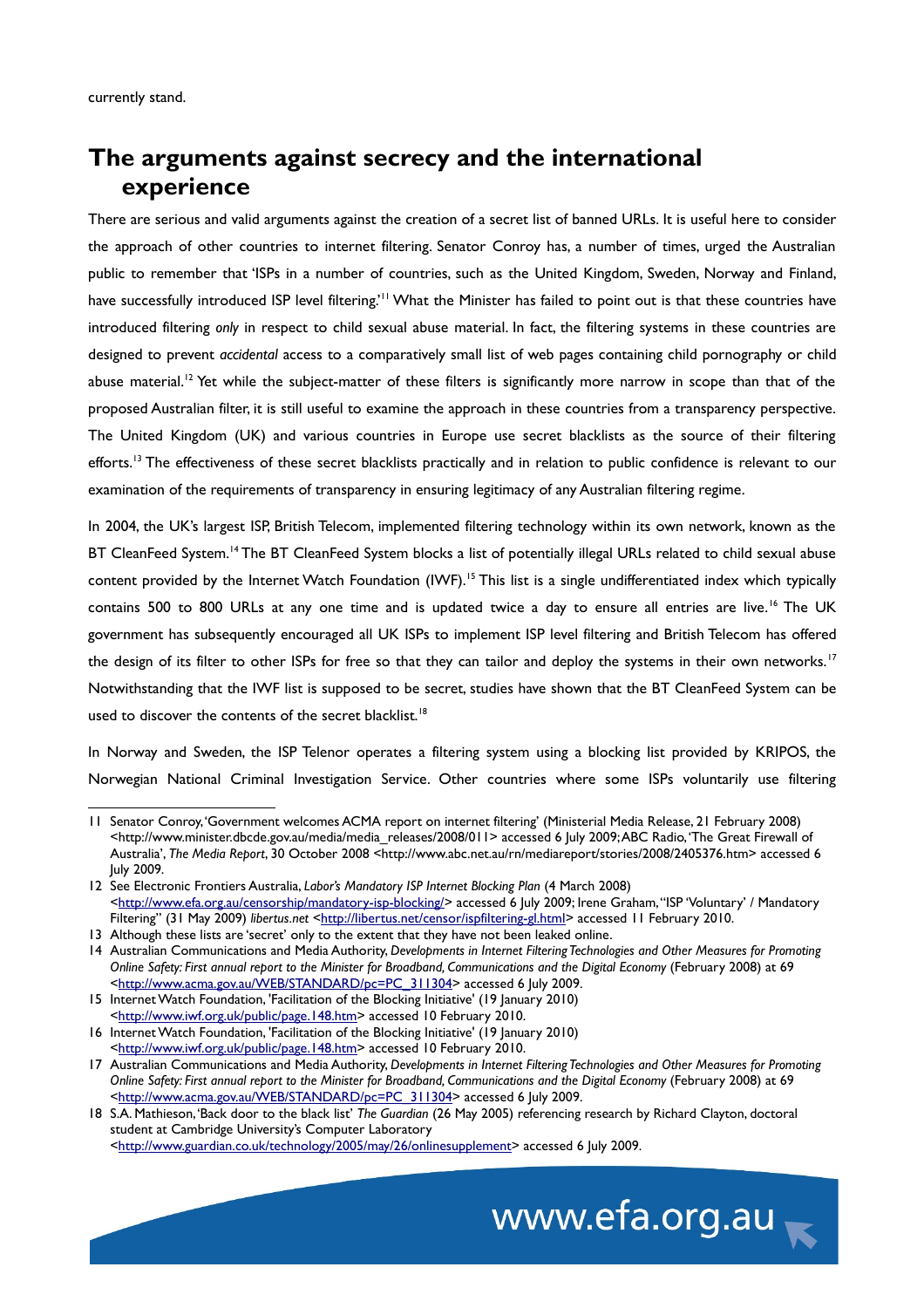technology to block only child pornography or child abuse material include Denmark, Finland, the Netherlands and Switzerland.<sup>[19](#page-6-0)</sup>

In the USA and Canada, some ISPs voluntarily filter lists of URLs provided by the U.S. National Center for Missing & Exploited Children (NCMEC) and Canadian Cybertip.ca respectively. In both countries, the blocking list is specifically limited to child sexual abuse material depicting pre-pubescent children, which is a narrower category of child sexual abuse material than that which is illegal under the relevant countries' criminal laws.<sup>[20](#page-6-1)</sup>

In April 2009, Germany's cabinet announced intentions to draft a law to block access to child pornography websites.<sup>[21](#page-6-2)</sup> The German government and the Federal Office of Crime also signed agreements with five of Germany's eight major  $ISPs<sup>22</sup>$  $ISPs<sup>22</sup>$  $ISPs<sup>22</sup>$  – representing 75% of the German market – to install software to block consumer access to child pornography sites.<sup>[23](#page-6-4)</sup> It was agreed that a secret list of URLs would be created by the BKA, Germany's federal police, and any attempts by users to access addresses on the list would be blocked.<sup>[24](#page-6-5)</sup> The purpose of the agreements was stated to be to protect children and to undermine demand and break the commercial cycle for child pornography.<sup>[25](#page-6-6)</sup> However, critics have expressed concern about scope creep in relation to this proposal,<sup>[26](#page-6-7)</sup> especially considering the perceived lack of transparency surrounding the secret list. Critics have stated, 'We mistrust the planned non-transparent process, we regard it as ineffective and amateurish and we believe that it is counterproductive and a possible threat to democracy.<sup>[27](#page-6-8)</sup> Instead of the filtering scheme, critics have questioned why the government cannot just shut down illegal sites (considering that these sites must be known before they can be included in the list) and prosecute the operators of the illegal sites.<sup>[28](#page-6-9)</sup> In response to these concerns, in June 2009 the German government modified its plan to provide a warning upon access to blacklisted sites, rather than block access outright.<sup>[29](#page-6-10)</sup> However, subsequently the new German coalition government (elected in September 2009) decided not to put the (former government's) law into practice and, in November 2009, the German President refused to sign the (June 2009) law. German newspapers reported that this

<span id="page-6-10"></span><sup>29</sup> Rick Demarest, 'German parliament passes bill in fight against child pornography sites' *Deutsche Welle (DW – World)* (19 June 2009) [<http://www.dw-world.de/dw/article/0,,4406608,00.html>](http://www.dw-world.de/dw/article/0,,4406608,00.html) accessed 10 February 2010.



<span id="page-6-0"></span><sup>19</sup> See Irene Graham, "ISP 'Voluntary' / Mandatory Filtering" (31 May 2009) *libertus.net* [<http://libertus.net/censor/ispfiltering](http://libertus.net/censor/ispfiltering-gl.html)[gl.html>](http://libertus.net/censor/ispfiltering-gl.html) accessed 11 February 2010.

<span id="page-6-1"></span><sup>20</sup> See National Center for Missing & Exploited Children, 'Statement to Correct and Respond to the Washington Internet Daily Article' (24 August 2008) [<http://www.missingkids.com/missingkids/servlet/NewsEventServlet?](http://www.missingkids.com/missingkids/servlet/NewsEventServlet?LanguageCountry=en_US&PageId=3774) [LanguageCountry=en\\_US&PageId=3774>](http://www.missingkids.com/missingkids/servlet/NewsEventServlet?LanguageCountry=en_US&PageId=3774) accessed 11 February 2010; Cybertip.ca, 'Cleanfeed Canada FAQ', Q9, [<http://www.cybertip.ca/app/en/cleanfeed#anchor\\_menu>](http://www.cybertip.ca/app/en/cleanfeed#anchor_menu) accessed 10 February 2010.

<span id="page-6-2"></span><sup>21</sup> 'Germany agrees law blocking child porn sites' *AFP* (22 April 2009) [<http://www.google.com/hostednews/afp/article/ALeqM5gu1eHuInA96XCp4kg6PGu3-rTH-w>](http://www.google.com/hostednews/afp/article/ALeqM5gu1eHuInA96XCp4kg6PGu3-rTH-w) accessed 6 July 2009; 'Germany Institutes Censorship Infrastructure' *Slashdot* (23 April 2009) [<http://yro.slashdot.org/article.pl?sid=09/04/23/0319217>](http://yro.slashdot.org/article.pl?sid=09/04/23/0319217) accessed 6 July 2009.

<span id="page-6-3"></span><sup>22</sup> Deutsche Telekom's T-Online, Vodafone's Arcor, Kabel Deutschland, Telefonica's O2 and Alice's Hansenet: see 'Major German online companies agree to block child porn websites' *Deutsche Welle (DW – World)* (17 April 2009) [<http://www.dw](http://www.dw-world.de/dw/article/0,,4185666,00.html)[world.de/dw/article/0,,4185666,00.html>](http://www.dw-world.de/dw/article/0,,4185666,00.html) accessed 6 July 2009.

<span id="page-6-4"></span><sup>23 &#</sup>x27;Germany agrees law blocking child porn sites' *AFP* (22 April 2009) [<http://www.google.com/hostednews/afp/article/ALeqM5gu1eHuInA96XCp4kg6PGu3-rTH-w>](http://www.google.com/hostednews/afp/article/ALeqM5gu1eHuInA96XCp4kg6PGu3-rTH-w) accessed 6 July 2009; 'Major German online companies agree to block child porn websites' Deutsche Welle (DW – World) (17 April 2009) [<http://www.dw](http://www.dw-world.de/dw/article/0,,4185666,00.html)[world.de/dw/article/0,,4185666,00.html>](http://www.dw-world.de/dw/article/0,,4185666,00.html) accessed 6 July 2009.

<span id="page-6-5"></span><sup>24 &#</sup>x27;Germany Institutes Censorship Infrastructure' *Slashdot* (23 April 2009) [<http://yro.slashdot.org/article.pl?](http://yro.slashdot.org/article.pl?sid=09/04/23/0319217) [sid=09/04/23/0319217>](http://yro.slashdot.org/article.pl?sid=09/04/23/0319217) accessed 6 July 2009.

<span id="page-6-6"></span><sup>25</sup> 'Major German online companies agree to block child porn websites' *Deutsche Welle (DW – World)* (17 April 2009) [<http://www.dw-world.de/dw/article/0,,4185666,00.html>](http://www.dw-world.de/dw/article/0,,4185666,00.html) accessed 6 July 2009.

<span id="page-6-7"></span><sup>26 &#</sup>x27;Germany Institutes Censorship Infrastructure' Slashdot (23 April 2009) [<http://yro.slashdot.org/article.pl?](http://yro.slashdot.org/article.pl?sid=09/04/23/0319217) [sid=09/04/23/0319217>](http://yro.slashdot.org/article.pl?sid=09/04/23/0319217) accessed 6 July 2009.

<span id="page-6-8"></span><sup>27</sup> Spreeblick.com, a German weblog, on demonstrative strike (22 April 2009) [<http://www.spreeblick.com/protest-gegen](http://www.spreeblick.com/protest-gegen-internetsperren/#english)[internetsperren/#english>](http://www.spreeblick.com/protest-gegen-internetsperren/#english) accessed 6 July 2009.

<span id="page-6-9"></span><sup>28</sup> Ibid.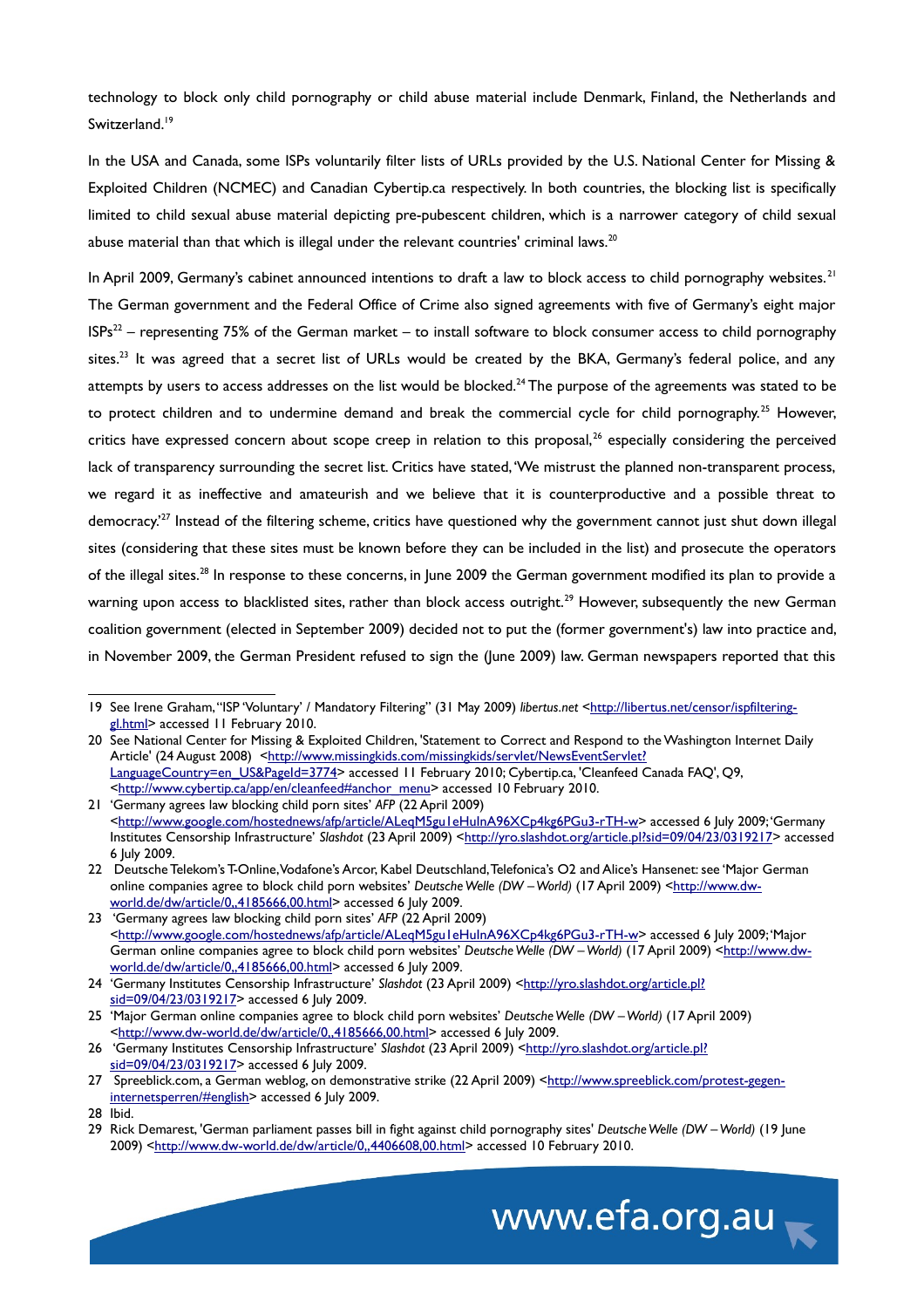means "it is now effectively stalled until the new government finds a constitutional way to kill it".<sup>[30](#page-7-0)</sup>

An observation of the filtering systems in other European countries shows that the German critics' concerns about scope creep are most likely justified. In March 2006, the Danish filter was found to be blocking a legal Danish adult sex site, bizar.dk.<sup>[31](#page-7-1)</sup> In July 2007, controversy erupted when the Swedish police threatened to add the world's largest BitTorrent tracker, The Pirate Bay, to the Swedish child pornography filter blacklist.<sup>[32](#page-7-2)</sup> The police alleged that they had received complaints about child pornography being traded on The Pirate Bay site. The Pirate Bay denied these allegations and stated that if the police suspected child pornography on the site they should have issued The Pirate Bay with takedown notices first.<sup>[33](#page-7-3)</sup> In February 2008, Electronic Frontiers Finland (Effi) demanded that the National Bureau of Investigation of Finland explain why it had blocked a site that criticised internet censorship.<sup>[34](#page-7-4)</sup> Tero Tilus, a board member for Effi, stated, 'Some faceless official decides which sites the Finns may not see, and this decision cannot be appealed. Now he has apparently decided that net filtering may not be criticised.'[35](#page-7-5)

A more recent example from the UK further highlights the problems associated with secret web filter systems. Between Friday 5 December 2008 and Tuesday 9 December 2008, the UK internet filter caused the online encyclopedia, Wikipedia, to be inaccessible to the British public.<sup>[36](#page-7-6)</sup> This occurred because the IWF had added two Wikipedia URLs to their secret blacklist. The censored pages contained images of a 1976 album cover (entitled 'Virgin Killers') from the German rock band, The Scorpions.<sup>[37](#page-7-7)</sup> The album cover showed 'a young, naked girl with her genitals obscured only by a crack in the camera lens.'[38](#page-7-8) The cover had been controversial when first released, but was never banned in Britain or the United States.<sup>[39](#page-7-9)</sup> The IWF concluded that the image was 'potentially illegal' and added the URLs where the image was located on Wikipedia to the blacklist.<sup>[40](#page-7-10)</sup> The UK filter works by passing all traffic to suspect websites through a web proxy which checks the web requests and blocks only the specific URLs that are on the IWF

<span id="page-7-10"></span><sup>40</sup> This move reportedly confused many when it was discovered because the album had been on sale in British shops for over 30 years: Bobbie Johnson and Charles Arthur, 'British censor reverses Wikipedia ban' *The Guardian* (9 December 2008) [<http://www.guardian.co.uk/technology/2008/dec/09/wikipedia-ban-reversed>](http://www.guardian.co.uk/technology/2008/dec/09/wikipedia-ban-reversed) accessed 6 July 2009



<span id="page-7-0"></span><sup>30</sup> See 'Köhler refuses to sign controversial internet child porn law', *The Local (Germany's News In English)*, 28 November 2009 [<http://www.thelocal.de/politics/20091128-23585.html>](http://www.thelocal.de/politics/20091128-23585.html) accessed 10 February 2010; See also 'Köhler verweigert Unterschrift fürs Filtergesetz' Der Spiegel, 28 Nov 2009 [<http://www.spiegel.de/netzwelt/netzpolitik/0,1518,663980,00.html>](http://www.spiegel.de/netzwelt/netzpolitik/0,1518,663980,00.html) accessed 10 February 2010.

<span id="page-7-1"></span><sup>31</sup> Kristoffer S. Madsen, 'Politisk strid om politiets børneporno-filter, ComputerWorld (20 March 2006) [<http://www.computerworld.dk/art/33209>](http://www.computerworld.dk/art/33209) accessed 10 February 2010

<span id="page-7-2"></span><sup>32</sup> Jan Libbenga, 'Sweden may block Pirate Bay over child porn' *The Register* (9 July 2007) [<http://www.theregister.co.uk/2007/07/09/pirate\\_bay\\_blocked/>](http://www.theregister.co.uk/2007/07/09/pirate_bay_blocked/) accessed 6 July 2009; Eliot van Buskirk, 'Swedish Police Could Block The Pirate Bay Using Child Pornography Filter' *Wired* (9 July 2007) [<http://www.wired.com/listening\\_post/2007/07/swedish-police/>](http://www.wired.com/listening_post/2007/07/swedish-police/)accessed 6 July 2009.

<span id="page-7-3"></span><sup>33</sup> It was widely speculated that this 'crackdown' on The Pirate Bay had more to do with copyright infringement concerns than pornography: see Eliot van Buskirk, 'Swedish Police Could Block The Pirate Bay Using Child Pornography Filter' *Wired* (9 July 2007) [<http://www.wired.com/listening\\_post/2007/07/swedish-police/>](http://www.wired.com/listening_post/2007/07/swedish-police/) accessed 6 July 2009.

<span id="page-7-4"></span><sup>34</sup> Electronic Frontiers Finland (Effi), 'Finnish police censors a critic of censorship' (Press Release, 12 February 2008) [<http://www.effi.org/julkaisut/tiedotteet/lehdistotiedote-2008-02-12-en.html>](http://www.effi.org/julkaisut/tiedotteet/lehdistotiedote-2008-02-12-en.html) accessed 6 July 2009.

<span id="page-7-5"></span><sup>35</sup> Ibid.

<span id="page-7-6"></span><sup>36</sup> Richard Clayton, 'Technical aspects of the censoring of Wikipedia' (11 December 2008) *Light Blue Touchpaper, Security Research,* Computer Laboratory, University of Cambridge [<http://www.lightbluetouchpaper.org/2008/12/11/technical-aspects-of-the-censoring](http://www.lightbluetouchpaper.org/2008/12/11/technical-aspects-of-the-censoring-of-wikipedia/)[of-wikipedia/>](http://www.lightbluetouchpaper.org/2008/12/11/technical-aspects-of-the-censoring-of-wikipedia/) accessed 6 July 2009; Bobbie Johnson and Charles Arthur, 'British censor reverses Wikipedia ban' *The Guardian* (9 December 2008) [<http://www.guardian.co.uk/technology/2008/dec/09/wikipedia-ban-reversed>](http://www.guardian.co.uk/technology/2008/dec/09/wikipedia-ban-reversed) accessed 6 July 2009; Frank Fisher, 'A nasty sting in the censors' tail' The Guardian (9 December 2008) [<http://www.guardian.co.uk/commentisfree/2008/dec/09/scorpions-virgin-killer-censorship>](http://www.guardian.co.uk/commentisfree/2008/dec/09/scorpions-virgin-killer-censorship) accessed 6 July 2009.

<span id="page-7-7"></span><sup>37</sup> Ibid.

<span id="page-7-8"></span><sup>38</sup> See Bobbie Johnson and Charles Arthur, 'British censor reverses Wikipedia ban' *The Guardian* (9 December 2008) [<http://www.guardian.co.uk/technology/2008/dec/09/wikipedia-ban-reversed>](http://www.guardian.co.uk/technology/2008/dec/09/wikipedia-ban-reversed) accessed 6 July 2009

<span id="page-7-9"></span><sup>39</sup> Reportedly, the United States Federal Bureau of Investigation (FBI) had investigated the same image in May 2008. As at December 2008, no action had been taken: Bobbie Johnson and Charles Arthur, 'British censor reverses Wikipedia ban' *The Guardian* (9 December 2008) <http://www.guardian.co.uk/technology/2008/dec/09/wikipedia-ban-reversed> accessed 6 July 2009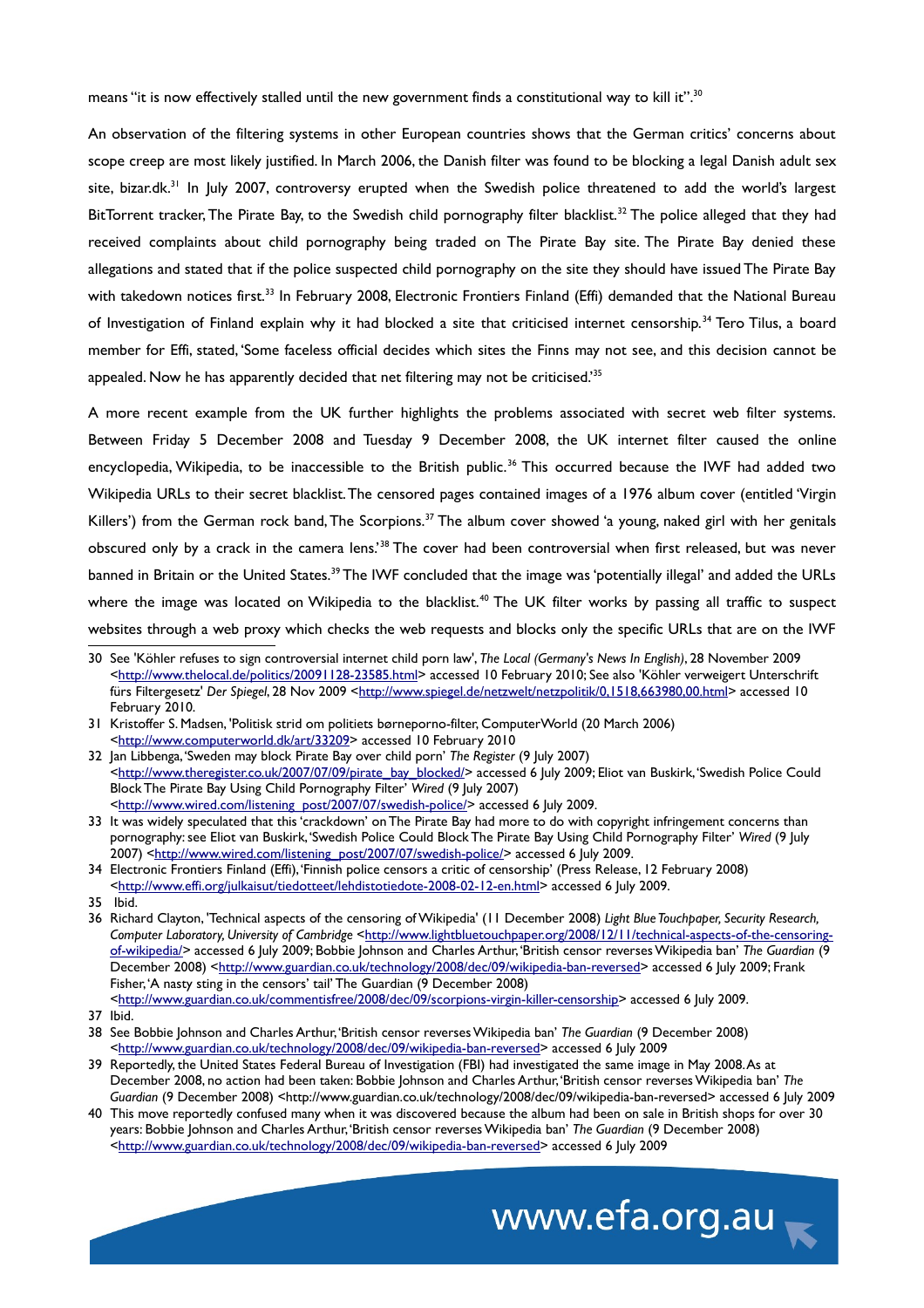list.<sup>[41](#page-8-0)</sup> The use of proxies meant that all traffic from the UK to Wikipedia appeared to come from the same IP address (of the proxy machine). Wikipedia uses IP addresses to 'distinguish between helpful editors who improve the content of the site and vandals who attempt to trash it.'[42](#page-8-1) To Wikipedia, the many UK-based editors who were attempting to access Wikipedia from the same IP address appeared to be 'vandals' and Wikipedia's security system barred that IP address from the site.<sup>[43](#page-8-2)</sup> The result was that no one using the major ISPs in the UK could access Wikipedia. If not for this unfortunate result (and the effectiveness of Wikipedia's security system) it is possible that the addition of The Scorpion's album cover image and the associated Wikipedia URLs to the IWF blacklist (even though the image is widely considered not to be child pornography) would have gone undiscovered by the public.<sup>[44](#page-8-3)</sup>

These examples show that the concerns that opponents of mandatory ISP filtering have with the secrecy of lists of banned URLs are both legitimate and substantiated by international experience. There is a real risk that filtering could be carried out in such a way that the government could add web pages to the list of banned URLs that should not be banned. This difficulty is compounded when one considers not the core of material that can reasonably be identified as child sexual abuse material, but the penumbra of uncertainty that surrounds these definitions, where the decision to ban material is inherently contestable and politicised. Examples include literature such as Nabokov's *Lolita*, graphic novels such as *Lost Girls*,<sup>[45](#page-8-4)</sup> and pornography involving adults who look like children.<sup>[46](#page-8-5)</sup> In these cases, secrecy is inimical to democratic discourse and limits the confidence that the public can have in the administrative of a mandatory filtering scheme.

#### **Resolving the tension – a split list**

To the extent that the internet provides unique challenges for classification that justify secrecy in relation to the list of banned child pornography or child abuse URLs, we must weigh these arguments against the dangers of secrecy in classification. There is significant community concern about the maintenance of a secret list of banned URLs as something that is potentially incompatible with the requirements of transparency in legitimate democratic governance. In order for Australians to be confident that mandatory filtering is not being used in a way that is inimical to the interests of liberal democratic society, secrecy should be limited to the least possible amount that is required. To the greatest extent possible, any secret banned list must be independently audited, regularly internally reviewed and readily externally reviewable, and carried out by an accountable public authority that is independent from the political process.

EFA considers, therefore, that the only way in which a filtering scheme could legitimately be implemented would be to

<span id="page-8-5"></span><sup>46</sup> See, for example, Michael Meloni, 'Classifiers refuse to common breast size specifics: Look young and you're banned', *Somebody Think of the Children*, 01 February 2010 [<http://www.somebodythinkofthechildren.com/appearance-persons-age-no-comment-on](http://www.somebodythinkofthechildren.com/appearance-persons-age-no-comment-on-breast-size/)[breast-size/>](http://www.somebodythinkofthechildren.com/appearance-persons-age-no-comment-on-breast-size/).



<span id="page-8-0"></span><sup>41</sup> Richard Clayton, 'Technical aspects of the censoring of Wikipedia' (11 December 2008) *Light Blue Touchpaper, Security Research,* Computer Laboratory, University of Cambridge [<http://www.lightbluetouchpaper.org/2008/12/11/technical-aspects-of-the-censoring](http://www.lightbluetouchpaper.org/2008/12/11/technical-aspects-of-the-censoring-of-wikipedia/)[of-wikipedia/>](http://www.lightbluetouchpaper.org/2008/12/11/technical-aspects-of-the-censoring-of-wikipedia/) accessed 6 July 2009

<span id="page-8-1"></span> $42$  Ibid.

<span id="page-8-2"></span><sup>43</sup> Ibid.

<span id="page-8-3"></span><sup>44</sup> A similar incident occurred in January 2009 in relation to the blocking of the Internet Archive's Wayback Machine: see Cade Metz, 'Demon ends porn-less Internet Archive Block' *The Register* (16 January 2009) [<http://www.theregister.co.uk/2009/01/16/demon\\_resolves\\_wayback\\_issue/>](http://www.theregister.co.uk/2009/01/16/demon_resolves_wayback_issue/) accessed 6 July 2009; Nate Anderson, 'The accidental censor: UK ISP blocks Wayback Machine' *ars technica* (14 January 2009) [<http://arstechnica.com/web/news/2009/01/the-accidental-censor-uk-isp-restricts-wayback-machine.ars>](http://arstechnica.com/web/news/2009/01/the-accidental-censor-uk-isp-restricts-wayback-machine.ars) accessed 6 July 2009.

<span id="page-8-4"></span><sup>45</sup> [<http://en.wikipedia.org/wiki/Lost\\_Girls>](http://en.wikipedia.org/wiki/Lost_Girls).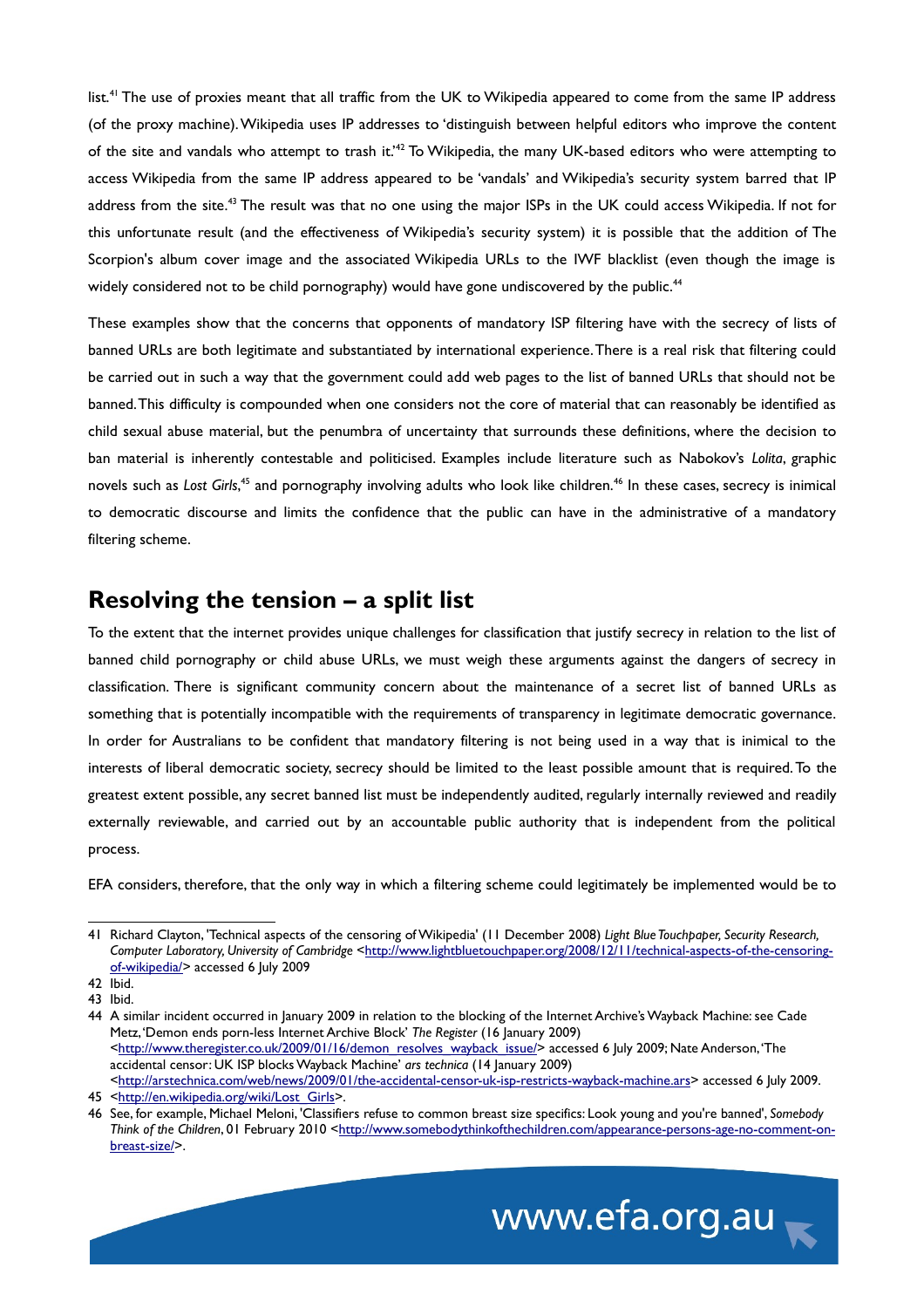create two lists: one, which is limited to child sexual abuse material, to be kept secret; and another, which will block the broader category of RC material that is legal to access and possess in Australia, which cannot be kept secret under any sensible interpretation of the goals of the NCS. The open list would necessarily be maintained in a manner substantially identical to the way in which the Classification Board currently classifies publications, films, and computer games. All classification should be carried out by the Classification Board and classification decisions should be made publicly available. There is no suitable argument to treat online material different to offline material in this sense. Achieving such parity between online and offline classification would aide in restoring public confidence in the Government's proposed mandatory filtering system and provide some assurance that filtering is carried out in a way that is legitimate and consistent with democratic society.

EFA recommends that the definitions in the Commonwealth Criminal Code should determine whether RC content should be placed on a secret list for child pornography and child abuse material or on a broader, open list. The National Classification Code classifies as RC publications and films that

describe or depict in a way that is likely to cause offence to a reasonable adult, a person who is, or appears to be, a child under 18 (whether the person is engaged in sexual activity or not)[.] $47$ 

This definition in the NCS is too broad to be effective. It may be suitable for a definition of 'RC', but is not suitable for a secret list. EFA believes that in order to justify imposing a secret list, the definition should be limited to that of material that is illegal to access, as defined by the Commonwealth Criminal Code, which proscribes 'child abuse material', and 'child pornography material'. 'Child abuse material' is defined as material that describes or depicts a person who

- (i) is, or is implied to be, under 18 years of age; and
- (ii) is, or is implied to be, a victim of torture, cruelty or physical abuse;

and does this in a way that reasonable persons would regard as being, in all the circumstances, offensive.<sup>[48](#page-9-1)</sup>

The Commonwealth Criminal Code defines 'child pornography' as:

(a) material that depicts a person, or a representation of a person, who is, or appears to be, under 18 years of age and who:

- (i) is engaged in, or appears to be engaged in, a sexual pose or sexual activity (whether or not in the presence of other persons); or
- (ii) is in the presence of a person who is engaged in, or appears to be engaged in, a sexual pose or sexual activity;

and does this in a way that reasonable persons would regard as being, in all the circumstances, offensive; or

- (b) material the dominant characteristic of which is the depiction, for a sexual purpose, of:
	- (i) a sexual organ or the anal region of a person who is, or appears to be, under 18 years of age; or
	- (ii) a representation of such a sexual organ or anal region; or
	- (iii) the breasts, or a representation of the breasts, of a female person who is, or appears to be, under 18 years of age;
	- in a way that reasonable persons would regard as being, in all the circumstances, offensive; or
- (c) material that describes a person who is, or is implied to be, under 18 years of age and who:
	- (i) is engaged in, or is implied to be engaged in, a sexual pose or sexual activity (whether or not in the presence of other persons); or
	- (ii) is in the presence of a person who is engaged in, or is implied to be engaged in, a sexual pose or sexual activity;

<span id="page-9-0"></span>47 *National Classification Code 2005* (Cth) cl 2(1)(b) (publications); cl 3(1)(b) (films); cl 4(1)(b) (computer games).



<span id="page-9-1"></span><sup>48</sup> Criminal Code Act 1995 (Cth) s 473.1.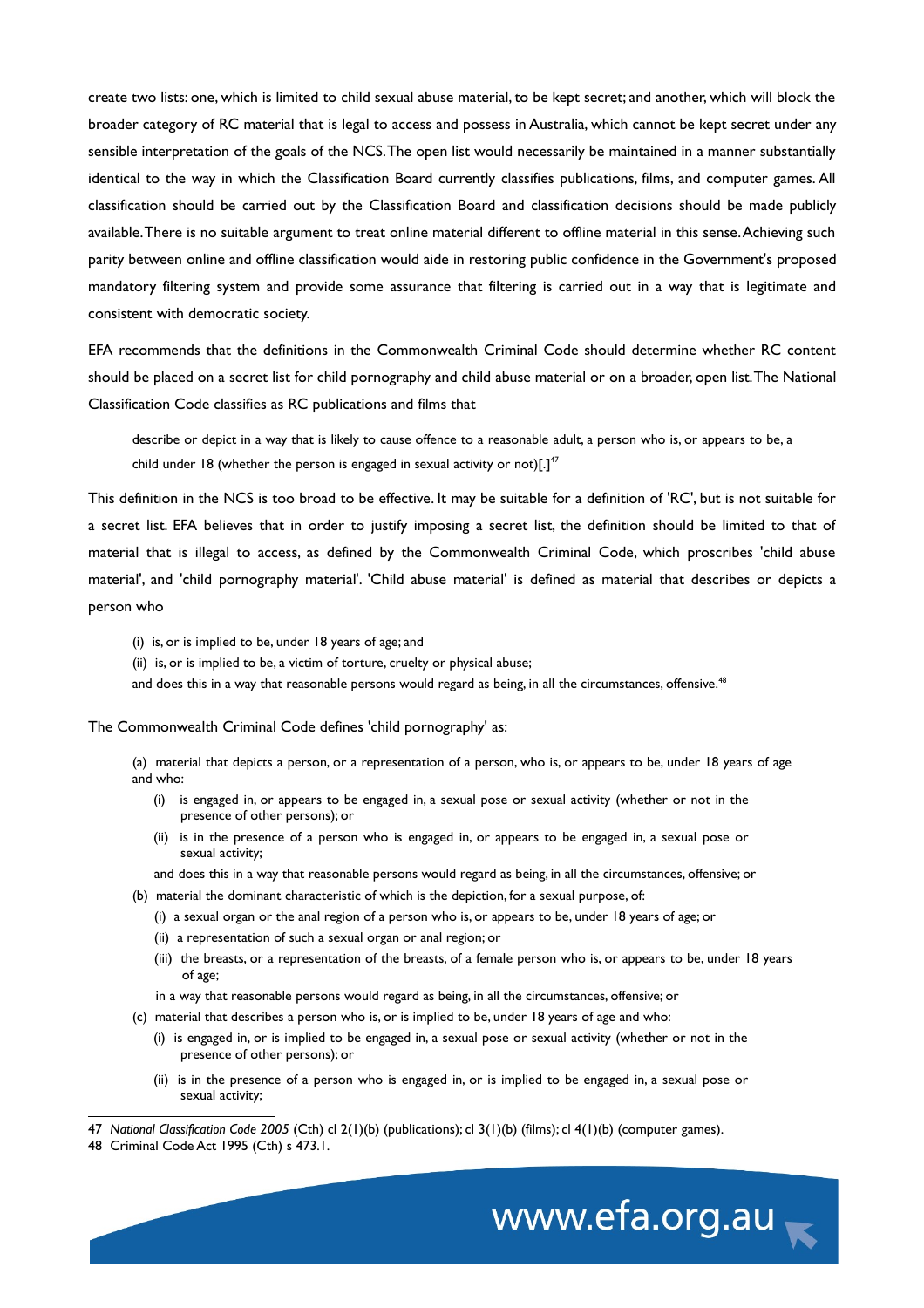and does this in a way that reasonable persons would regard as being, in all the circumstances, offensive; or

- (d) material that describes:
	- (i) a sexual organ or the anal region of a person who is, or is implied to be, under 18 years of age; or
	- (ii) the breasts of a female person who is, or is implied to be, under 18 years of age;

and does this in a way that reasonable persons would regard as being, in all the circumstances, offensive.

These definitions are much more appropriately tailored than the relevant section of the NCS. They provide detailed guidance as to when material will be illegal to access that does not rely solely on a subjective assessment of whether the material would be "likely to cause offence to a reasonable adult".<sup>[49](#page-10-0)</sup> EFA strongly believes that if a secret list is to be maintained, the material on that list must only fall within the definition of material that is illegal to access and possess in Australia. For a classification and censorship scheme to be legitimate, it must be transparent to the greatest extent possible. Australians have a fundamental interest in knowing what material is being withheld from them and how it has been classified. Only where the material is illegal to access and disclosing identifying information would substantially increase the availability and dissemination of that material can a secret list be justified, and only then with sufficient transparency and review procedures in place to guarantee the integrity of the secret list.

**EFA strongly recommends that if any mandatory ISP filtering scheme is implemented, only the subset of any list of RC material that is illegal to access (child pornography or child abuse material) should be kept secret.** 

**EFA finds no possible justification for maintaining a secret list of the broader category of RC material that is consistent either with the goals of the NCS or the requirements of legitimacy and transparency in classification in a liberal democracy.**

**EFA strongly recommends that the definition used to determine whether material should be on a secret list should be the definitions of material that is illegal to access used in** *Commonwealth Criminal Code Act 1995* **(Cth).**

If this option is pursued, there remains a significant question as to the maintenance of the secret component of a list of banned URLs. The Australian Government should seek to achieve a pragmatic outcome that effectively addresses the concerns raised by the availability of child sexual abuse material online but which interferes to the minimum extent possible with the democratic freedom of Australian individuals. The remainder of this submission addresses the measures proposed by DBCDE to increase transparency in the maintenance of a secret list.

#### **Refer all material to the Classification Board**

The Classification Board is the only body currently established in Australia that has the required legitimacy to determine whether online material should be banned. While EFA appreciates that the ACMA acts in good faith to oversee the current blacklist, it does not have the structural integrity or accountability that is required to guarantee legitimacy if internet access is to be subject to censorship by means of a compulsory filter.

<span id="page-10-0"></span><sup>49</sup> *National Classification Code 2005* (Cth) cl 2(1)(b) (publications); cl 3(1)(b) (films); cl 4(1)(b) (computer games).

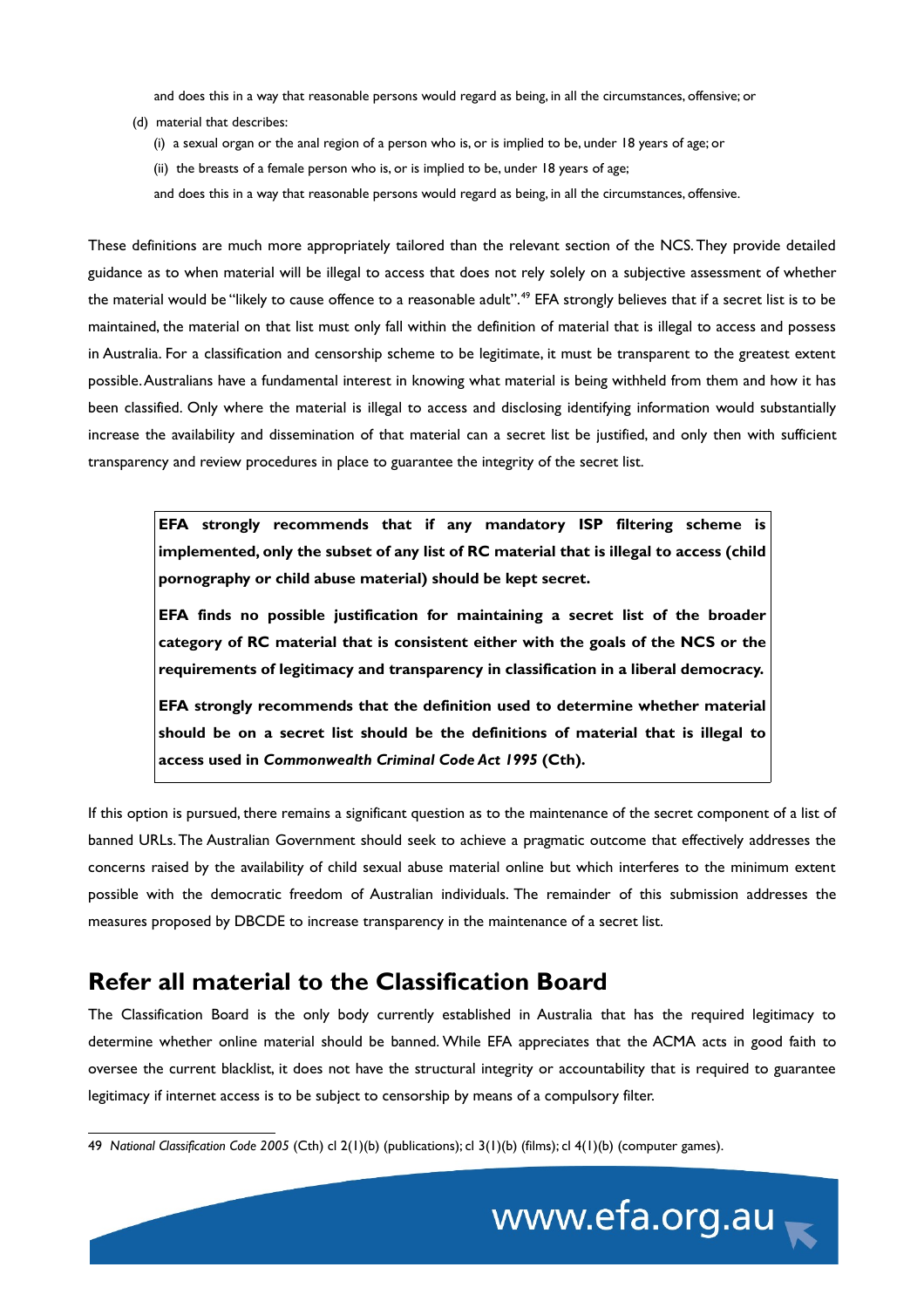The Classification Board is a statutory body comprising publicly named members. In the case of offline material, titles of all banned and classified material are publicly available on the Classification Board's website, and decisions of the Classification Board can be appealed to the Classification Review Board. In contrast, decisions to add online material to the ACMA blacklist are currently made by unnamed ACMA staff and cannot easily be appealed or otherwise reviewed. If the identity, background and experience of the people within government who are making these decisions are kept secret, any potential biases or political agendas go unchallenged, and Australians will not have the ability to have faith in the classification process.

We note the concerns expressed by the (then) ALP Shadow Minister for Homeland Security (Censorship Minister), Arch Bevis, in the House of Representatives on 15 August 2007, in stating that "[t]he government...has transformed the Classification Review Board into a source of jobs for Liberal Party mates..." and "[h]ow can the Australian community have confidence in the classification watchdog when more than half of its members are representative of such a narrow constituency?"<sup>[50](#page-11-0)</sup> Similar remarks were made concerning Board membership by the then (ALP) Manager of Opposition Business in the Senate/Shadow Attorney-General, Senator Joe Ludwig, on 20 September 2007.[51](#page-11-1)

Given the above remarks by Labor Party politicians would serve to undermine the Australian public's faith and confidence in classification processes, and relevant legislation has not been changed in an effort to prevent 'stacking' of Boards by a current or future government, it would be ironic if the Labor Government now contends there should not be public concern about secret blacklisting and blocking of online material, irrespective of whether ACMA staff or members of Classification Board/s make decisions.

Senator Conroy has previously attempted to reassure the Australian public that the persons in charge of the ACMA blacklist are responsible and possess the requisite expertise by stating that:

ACMA content assessors have been members of the Classification Board and/or undergo formal training provided by the Classification Board. ACMA employs a number of former National Classification Board members within the Codes, Content and Education Branch who have a combined experience of close to 20 years at the Classification Board. This experience in conjunction with the formal training and regular referrals of content to the Classification Board help to ensure consistency of classification decisions.<sup>[52](#page-11-2)</sup>

Despite the training of ACMA officials, the ACMA does not have the expertise, accountability, and higher level of independence (in theory at least) that make the Classification Board's decisions more legitimate.

Even if it is accepted that ACMA or the Government will not purposely include web pages that fall outside the parameters of 'Refused Classification', there are currently no apparent checks and balances to guard against mistakes. For example, when the ACMA blacklist was leaked in March 2009, it was found to contain a PG-rated page of Bill Henson photographs. When questioned about this inclusion on ABC's Q&A programme, Senator Conroy claimed that it was the result of a 'technical error' within the system.<sup>[53](#page-11-3)</sup> It is questionable whether this 'technical error' would have

<span id="page-11-3"></span><sup>53</sup> Colin Jacobs, *Conroy faces the filtering music on Q&A* (27 March 2009) Electronic Frontiers Australia



<span id="page-11-0"></span><sup>50</sup> Commonwealth, *Parliamentary Debates*, House of Representatives, 15 August 2007, 12-14 (Arch Bevis) [<http://parlinfo.aph.gov.au/parlInfo/search/display/display.w3p;query=Id%3A%22chamber%2Fhansardr%2F2007-08-](http://parlinfo.aph.gov.au/parlInfo/search/display/display.w3p;query=Id%3A%22chamber%2Fhansardr%2F2007-08-15%2F0020%22) [15%2F0020%22>](http://parlinfo.aph.gov.au/parlInfo/search/display/display.w3p;query=Id%3A%22chamber%2Fhansardr%2F2007-08-15%2F0020%22).

<span id="page-11-1"></span><sup>51</sup> Commonwealth, *Parliamentary Debates*, Senate, 20 September 2007, 51-2 (Joe Ludwig) [< http ://parlinfo.aph.gov.au/parlInfo/search/display/display.w3p;query=Id%3A%22chamber%2Fhansards%2F2007-09-](http://parlinfo.aph.gov.au/parlInfo/search/display/display.w3p;query=Id%3A%22chamber%2Fhansards%2F2007-09-20%2F0126%22) [20%2F0126%22>](http://parlinfo.aph.gov.au/parlInfo/search/display/display.w3p;query=Id%3A%22chamber%2Fhansards%2F2007-09-20%2F0126%22).

<span id="page-11-2"></span><sup>52</sup> Commonwealth, *Parliamentary Debates*, Senate, 03 February 2009, 194 (Stephen Conroy, Minister for Communications, Broadband, and the Digital Economy) [<http://www.aph.gov.au/hansard/senate/dailys/ds030209.pdf>](http://www.aph.gov.au/hansard/senate/dailys/ds030209.pdf).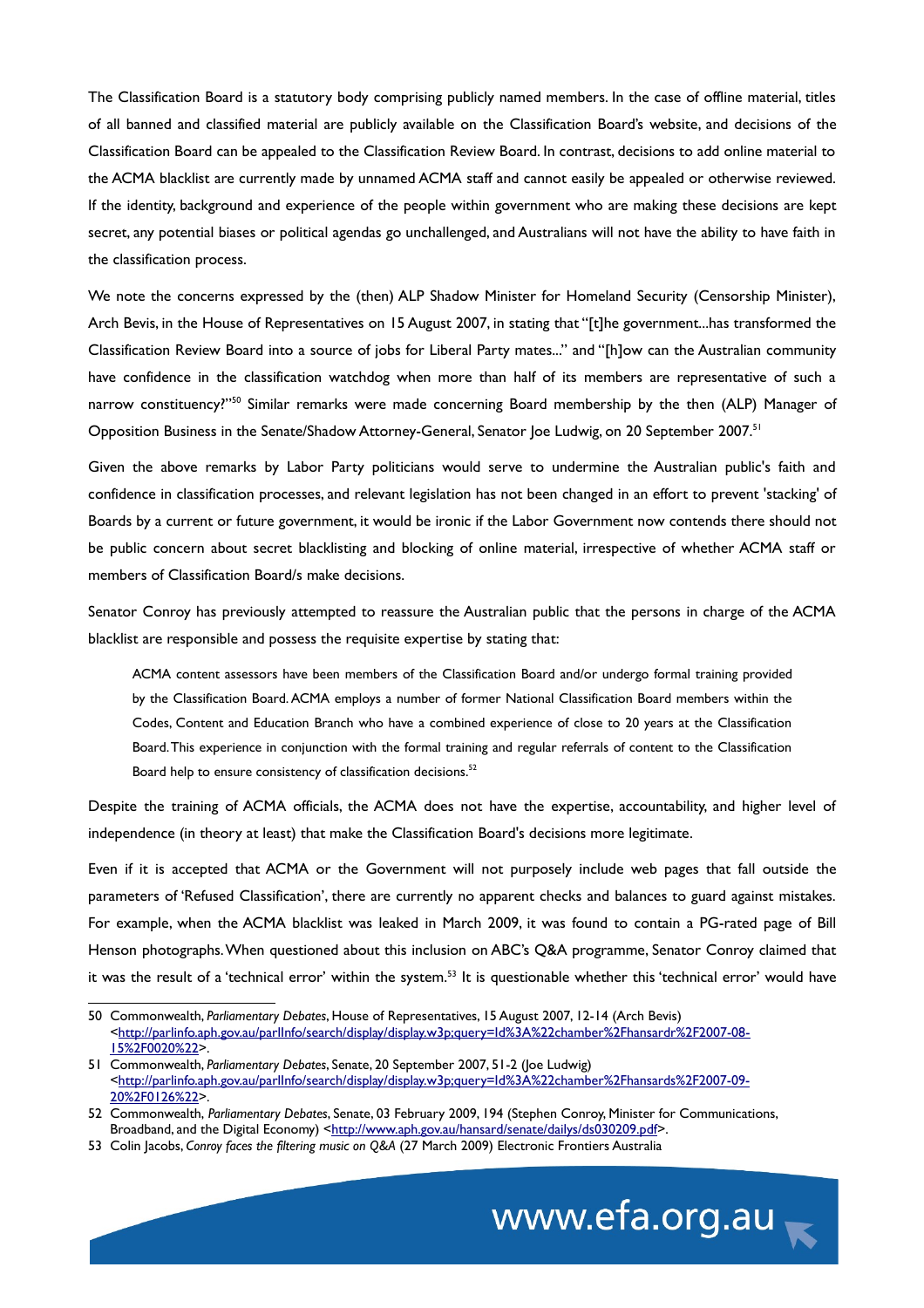been discovered if the list had not leaked to the public. The mistaken inclusion on the RC content blacklist of web pages which do not contain Refused Classification content could have profound practical effects on the businesses and livelihoods of ordinary Australians; the leaked blacklist also contained the legitimate web pages of a tuck shop supply company and a dental practice.<sup>[54](#page-12-0)</sup>

Another example comes as a result of questioning during a Senate ECA Committee Estimates hearing on 23 February 2009, when it became publicly known that the ACMA had wrongly assumed that a Web page on an anti-abortion web site would, if classified, be "RC". An ACMA representative stated that:

We have kept a careful watching brief on the way the Classification Board has handled those types of images. On a previous occasion, we made a referral to the Classification Board on very similar material and it came back as 'refused classification'. So we juxtaposed the two decisions and judged it on the images. ... If we were in any doubt, we would have referred it to the National Classification Board.<sup>[55](#page-12-1)</sup>

However, on 20 March 2009, the Classification Board classified the same page R18+, showing that the ACMA's guess was wrong. This mistake came to public light only because a link to the subject web page (hosted overseas) was placed on Australian hosted web site and the ACMA issued an 'interim' link deletion notice to the relevant Australian hosting service provider, which triggered a legislated requirement that the ACMA have the overseas hosted content classified before issuing a 'final' link deletion notice.

These examples highlight a critical concern: due to the secrecy surrounding assessment of online content, it cannot be known how many other URLs may be on ACMA's existing blacklist on the grounds of being "RC", but which would not be "RC" if classified by the Classification Board.

In order to ensure the legitimacy of any mandatory filtering policy, EFA strongly believes that only the Classification Board has the capacity to determine whether a given URL contains RC content.

EFA does not support the proposal in Option One that all material initially assessed as RC by the ACMA be placed on the RC content blacklist whilst the Classification Board undertakes its classification decision making process. This could result in material being wrongly blocked for 20 days or longer.<sup>[56](#page-12-2)</sup> At most, only content initially assessed by ACMA as unquestionably child sexual abuse material could be added prior to a Classification Board decision, if the Classification Board becomes required to provide a decision to ACMA within 5 days (which would require legislative amendments). The ACMA should be required to have all other suspected RC material classified prior to adding same to the RC content blacklist.

In order to satisfy requirements of due process, there should also be a system established whereby a person whose web page has been blocked, or a person whose access to a web page has been blocked, can have a proper avenue of review.[57](#page-12-3)

<span id="page-12-0"></span>[<http://www.efa.org.au/2009/03/27/conroy-faces-the-filtering-music-on-qa/>](http://www.efa.org.au/2009/03/27/conroy-faces-the-filtering-music-on-qa/) accessed 6 July 2009.

54 Ibid.

<span id="page-12-3"></span><sup>57</sup> For example, under Part 5 of the *Classification (Publications, Films and Computer Games) Act 1995* (Cth), where a publication, film or computer game has been classified, the publisher of the film, publication or computer game or an aggrieved person may apply for review of the classification decision. The Act establishes a Classification Review Board under s 72. In accordance with s 44,



<span id="page-12-1"></span><sup>55</sup> See Environment, Communications and the Arts Legislation Committee, Commonwealth Senate, *Estimates*, 23 Feburary 2009, 72, (Andree Wright) [<http://www.aph.gov.au/hansard/senate/commttee/S11635.pdf>](http://www.aph.gov.au/hansard/senate/commttee/S11635.pdf)

<span id="page-12-2"></span><sup>56</sup> Australian Government, 'Statutory Timeframes for the Classification Board and Review Board', *Classification Website* [<http://www.classification.gov.au/www/cob/classification.nsf/Page/Industry\\_WhathastobeClassified\\_StatutoryTimeframes\\_Statut](http://www.classification.gov.au/www/cob/classification.nsf/Page/Industry_WhathastobeClassified_StatutoryTimeframes_StatutoryTimeframes) [oryTimeframes>](http://www.classification.gov.au/www/cob/classification.nsf/Page/Industry_WhathastobeClassified_StatutoryTimeframes_StatutoryTimeframes) accessed 10 February 2010.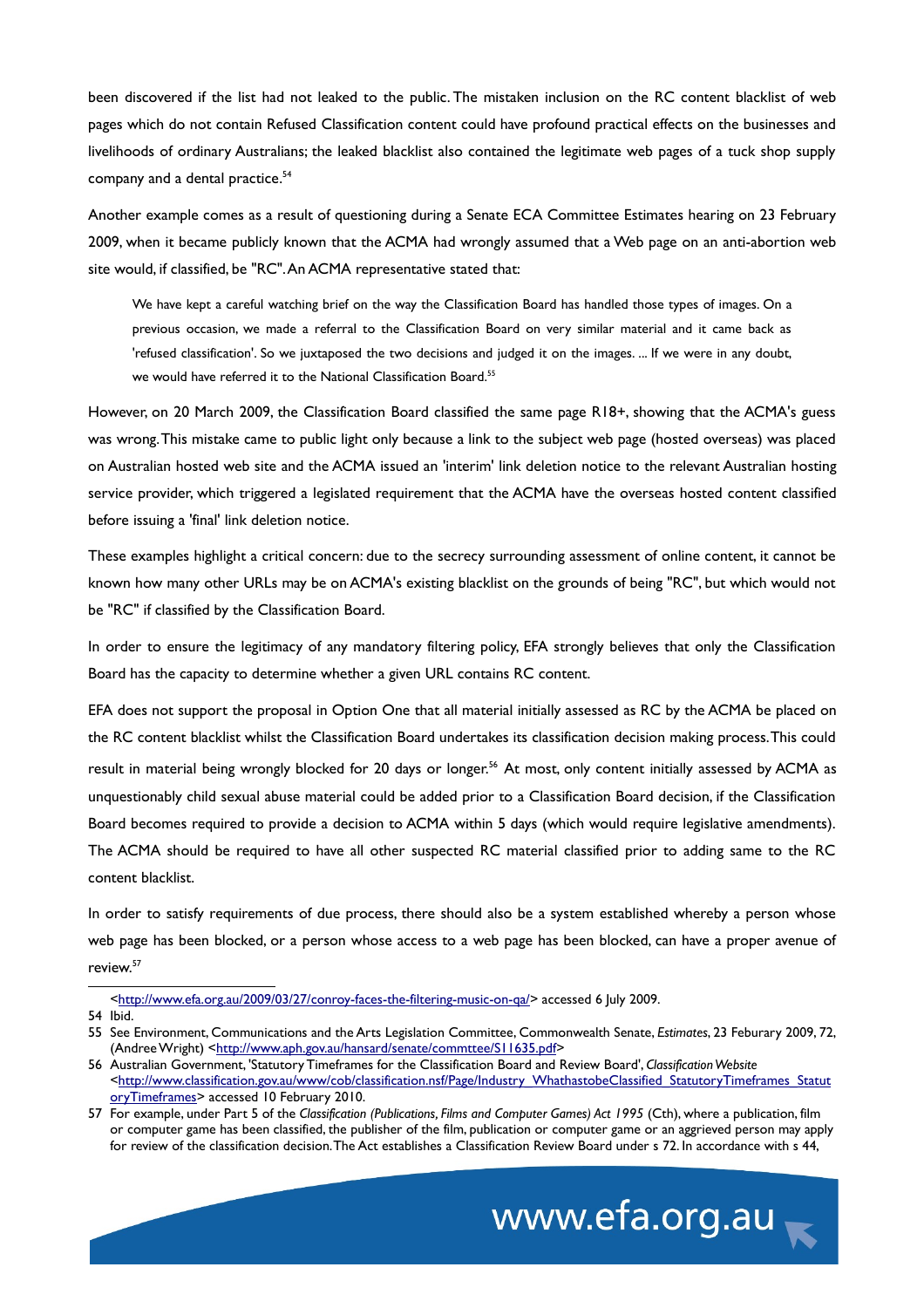**EFA strongly supports the 'Option One' proposal that all material initially assessed by ACMA as potentially RC be required to be classified by the Classification Board.** 

**EFA does not support the 'Option One' proposal that potential RC material be added to the RC blacklist prior to classification. If any material is to be added prior to classification, EFA recommends it be limited to material that ACMA considers is child sexual abuse material and subject to a legislated requirement that the Classification Board provide a classification decision to ACMA within 5 days.**

**EFA strongly recommends that all decisions by the Classification Board should be reviewable by the Classification Review Board on the application of any interested person.**

EFA notes, however, that the legitimacy of the Classification Board is in part predicated on its transparency. Under current practice, when the Classification Board classifies online content for the ACMA, no identifiable information associated with the classification decision is made publicly available. EFA does not consider that it is legitimate for the Classification Board to classify internet materials without providing the same title information (at a minimum, title, author and publisher) that is available for off-line publications, films, and computer games. Providing title information is not likely to increase access to RC material; there is no evidence that Australians are likely to trawl through the Classification Board decisions in order to identify objectionable material that they will then seek out. Conversely, the reverse link is important – if a particular URL has been blocked by the Australian Government, Australians must be able to seek out the decision of the Classification Board in order to determine on what grounds it was blocked, and potentially initiate a review of the decision. This is currently impossible without providing title information in the Classification Board database.

## **ACMA notification procedure**

It is important that if any URL is banned, the operator of the relevant website should be immediately informed. Child sexual abuse material is only extremely rarely made brazenly available on public websites; in the greatest majority of cases where this sort of material can be found, it has likely been placed there by malicious attackers exploiting vulnerabilities on legitimate systems. In these cases, notification to the operator of the website is likely to result in immediate removal of the content and tightening of website security – particularly as actual knowledge of the material means that continued publication would likely constitute an offence in many countries.

Notification is also important to enable website owners to challenge a finding that material on their website has been refused classification. The ability to appeal such findings is an absolute minimum requirement for legitimacy in any mandatory filtering scheme. Both Australian website owners and international operators are entitled to this notification when their substantive rights to publish in Australia are curtailed.

A recent example from Germany shows that notifying the owners of websites is a useful step in addressing the availability of child sexual abuse material online. In an experiment conducted in May 2009, Alvar Freude of AK Zensur,

the Review Board must deal with applications for review.

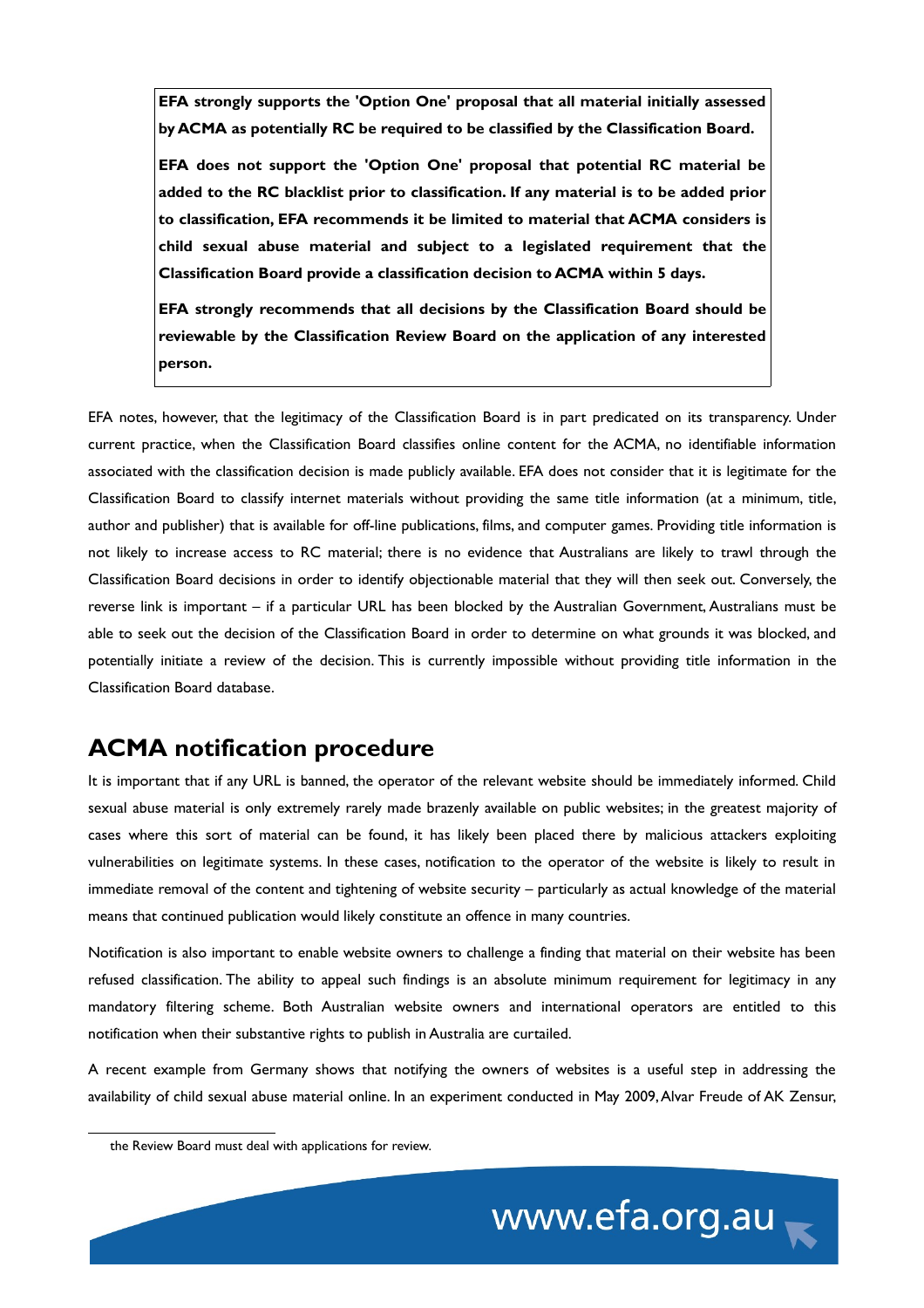the German Working Group against Internet Blocking and Censorship, sought the removal of child pornography sites listed on the various European blocking lists from the internet.<sup>[58](#page-14-0)</sup> Fed up with arguments justifying filters on the grounds that it is often impossible or extremely difficult to have illegal content removed from the web, Freude analysed the European blocking lists via automatic procedures and wrote to each provider on whose servers the child pornography was allegedly located. A total of 348 providers in 46 countries were contacted and informed of 1943 allegedly illegal websites. 250 providers responded saying that they had investigated the claim and had found only legal content.<sup>[59](#page-14-1)</sup> Within 12 hours, ten providers indicated that 61 child pornography sites had been removed from the internet. Among the providers that responded were providers in the United States, Holland, Denmark, Russia and Germany. Many of these providers were not aware that some of their hosted content had been included in blocking lists, but when informed were more than willing to remove the offending content as soon as possible.<sup>[60](#page-14-2)</sup> Freude argues that his experiment demonstrates that '[t]he process to shut down websites with child pornographic content does not take longer than the transmission of a blocking list.'[61](#page-14-3) He also argues that 'What was possible for a citizen's initiative...should be even easier for the German government and law enforcement agencies and their results should by far exceed the results of AK Zensur.'<sup>[62](#page-14-4)</sup>

This example shows that proper notification procedures are not only important for legitimacy of a filtering scheme, but are useful in combating the availability of child sexual abuse material online.

**EFA strongly supports 'Option two', where the ACMA would be obliged to notify Australian and international operators of websites when a URL they are responsible for is added to the list of banned sites.**

In making this recommendation, EFA notes two caveats. The first is that under the current scheme, it is unclear whether the notification should be sent to the ISP hosting the website, or the ISPs customer, the actual operator of the website. EFA strongly believes that the operator of the website must be notified, in place of or in addition to the

<span id="page-14-4"></span><sup>62</sup> Ibid. Presumably, Freude is alluding here to the 88 providers who were not reported to have responded to his correspondence but who may reply to official correspondence received from the German government or the German police.



<span id="page-14-0"></span><sup>58</sup> Alvar Freude, 'Delete, don't block: It works!' (Working Group against Internet blocking and censorship (AK Zensur) Press Release, 28 May 2009) [<http://www.unpolitik.de/2009/05/28/delete-dont-block-it-works/>](http://www.unpolitik.de/2009/05/28/delete-dont-block-it-works/) accessed 6 July 2009.

<span id="page-14-1"></span><sup>59</sup> This was reportedly later confirmed by samples taken of the content. This is a further example of legal content being added to lists that are supposed to only content clear instances of illegal (child pornography) content.

<span id="page-14-2"></span><sup>60</sup> Freude notes that some of the illegal material was located on 'hacked' sites (sites that were exploited through security holes to spread external material). He states that even in these cases, the providers were grateful for the supplied information. It is important to note here that we also have a responsibility to increase computer security measures and education about these measures. It is possible that ordinary people may be hosting illegal material from their sites or servers without being aware of it, due to the presence of 'trojans' on their computer. (For a definition of 'trojan', see Wikipedia Contributors, 'Trojan' *Wikipedia*, [<http://en.wikipedia.org/wiki/Trojan\\_horse\\_\(computing\)](http://en.wikipedia.org/wiki/Trojan_horse_(computing)> accessed 6 July 2009).

Improved computer security across the board can help us to protect ourselves collectively from malicious computer attacks. For example, Lilian Edwards argues that we should conceive of network security as a security commons - that '[t]he answer must lie in the taking of collective responsibility for security on the Internet by all parties concerned.' She argues that zombie networks are like the multi-headed hydra - as we cut off one head (i.e., complain to law enforcement and have them shut down one computer), the content may just pop up somewhere else. The only long-term solution is to treat security as a broad social problem, not as an individual issue, and have everyone take responsibility to create more secure networks - ISPs, police, end users, governments all working together to ensure that, for example, anti-virus and malware protection is on all computers: Lilian Edwards, 'Dawn of the Death of Distributed Denial of Service: How to Kill Zombies' (2006) 24 *Cardozo Arts & Entertainment* 23, 57.

<span id="page-14-3"></span><sup>61</sup> Alvar Freude, 'Delete, don't block: It works!' (Working Group against Internet blocking and censorship (AK Zensur) Press Release, 28 May 2009) [<http://www.unpolitik.de/2009/05/28/delete-dont-block-it-works/>](http://www.unpolitik.de/2009/05/28/delete-dont-block-it-works/) accessed 6 July 2009.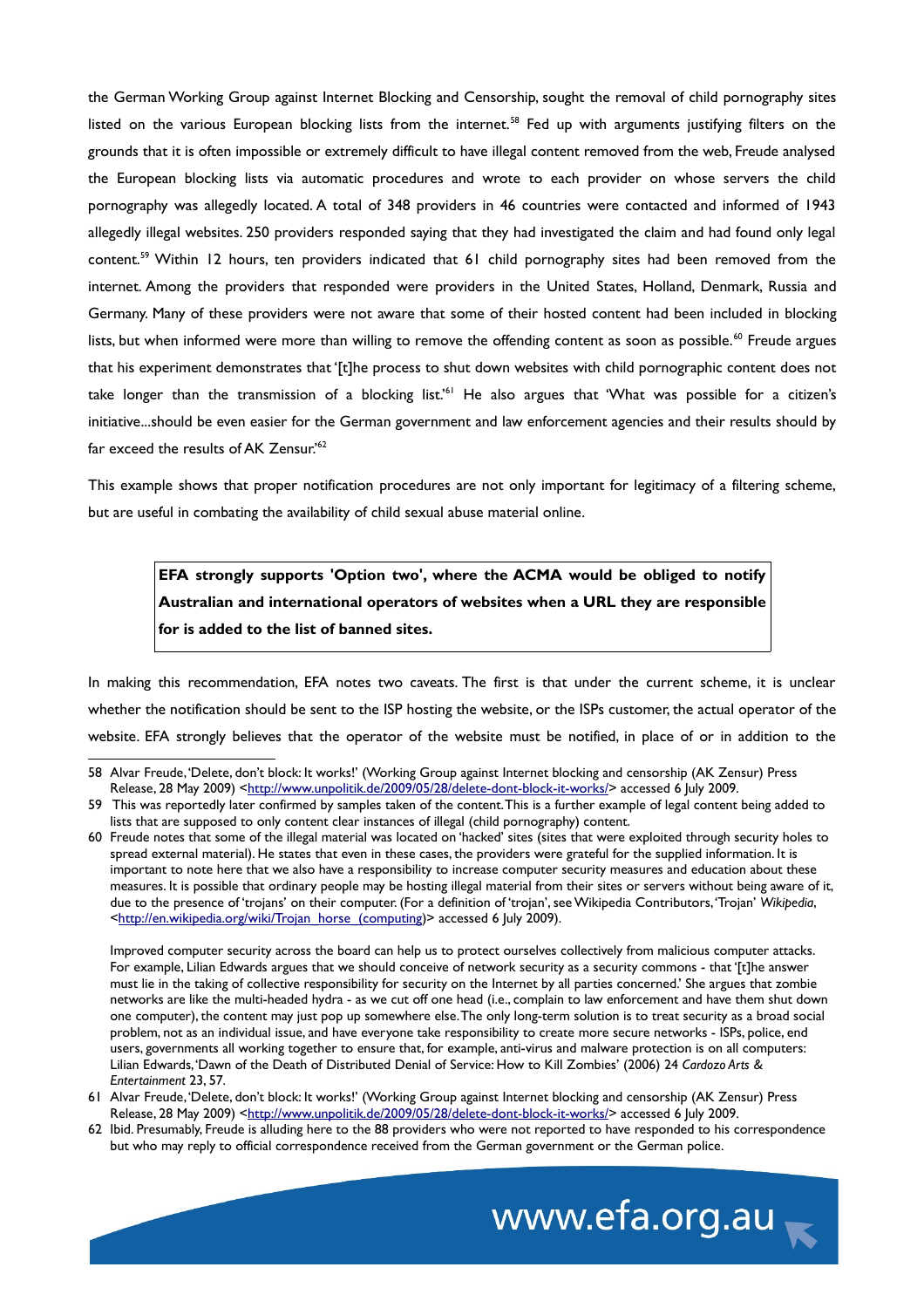hosting provider. EFA also strongly believes that the operator should have a primary right of appeal or review against the decision to add the URL to the list, which is not the case under the current ACMA blacklist scheme.

In addition, we argue that unless there are clear and valid reasons not to do so, websites that host child sexual abuse material should be immediately informed in order that they can take immediate steps to remove it. EFA notes that it is not clear in what circumstances and why the Australian Federal Police would request that such material should remain publicly available pending investigation.

#### **Review and Appeal Mechanisms**

Option Two (and similarly Option Three) suggests that 'content owners' could be given an opportunity:

"to seek a classification from the Classification Board if the owner believes the ACMA decision is not correct. In this case, the ACMA would ask the Classification Board to give priority to its classification of that content. Where the Classification Board has already made its classification decision, the content owner could seek a review by the Classification Review Board and provide arguments or evidence to support the review."

However, the consultation paper provides insufficient information about the above proposal to determine the merits, practicality, or usefulness of such opportunities.

The primary concern that EFA has with a right of appeal to the Classification Board lies in the cost either to content owners (especially non-commercial content providers) or to taxpayers. The consultation paper makes no mention of classification fees, let alone who would be required to pay those fees. EFA understands that the current fee structure includes the following:

- \$510 Classification Board's fee for classification of a Web page. (This fee is currently paid by ACMA to the Classification Board on occasions when ACMA applies for classification, because all Web pages, including those consisting of only text and/or non-moving images are required to be classified as if a film. Hence, the fee charged is the same as for classification of a film on DVD for sale/hire of up to 60 minutes running time, and is only \$10 less than the fee for classification of an offline printed publication of up to 76 pages);
- \$400 Classification Board's Priority Processing Fee for a fast turnaround of an application for classification, i.e. a classification decision within a 5 day period, as suggested in the consultation paper;
- \$8,000 Classification Review Board's fee for review of a Classification Board classification of a Web page.

These fees, established for the principal purpose of regulating commercial sale and distribution of offline material in Australia, are demonstrative of the unsuitability of the existing classification system to the world-wide Web, where many content owners/providers are individuals and non-profit organisations, etc, not businesses, who make content available on a non-commercial basis, free of charge. If these fees are payable by the person seeking the review, it is likely that the existing fee structure would be prohibitively expensive for many non-commercial content providers to exercise a due process right of appeal.

If the government intends that ACMA (i.e. taxpayers) would pay the relevant classification fees, then significant issues arise concerning the high cost to taxpayers. Apparently each disputed ACMA assessment would cost taxpayers minimum classification fees of \$910 plus the cost of ACMA staff time etc, and \$8,000 in the case of review of a

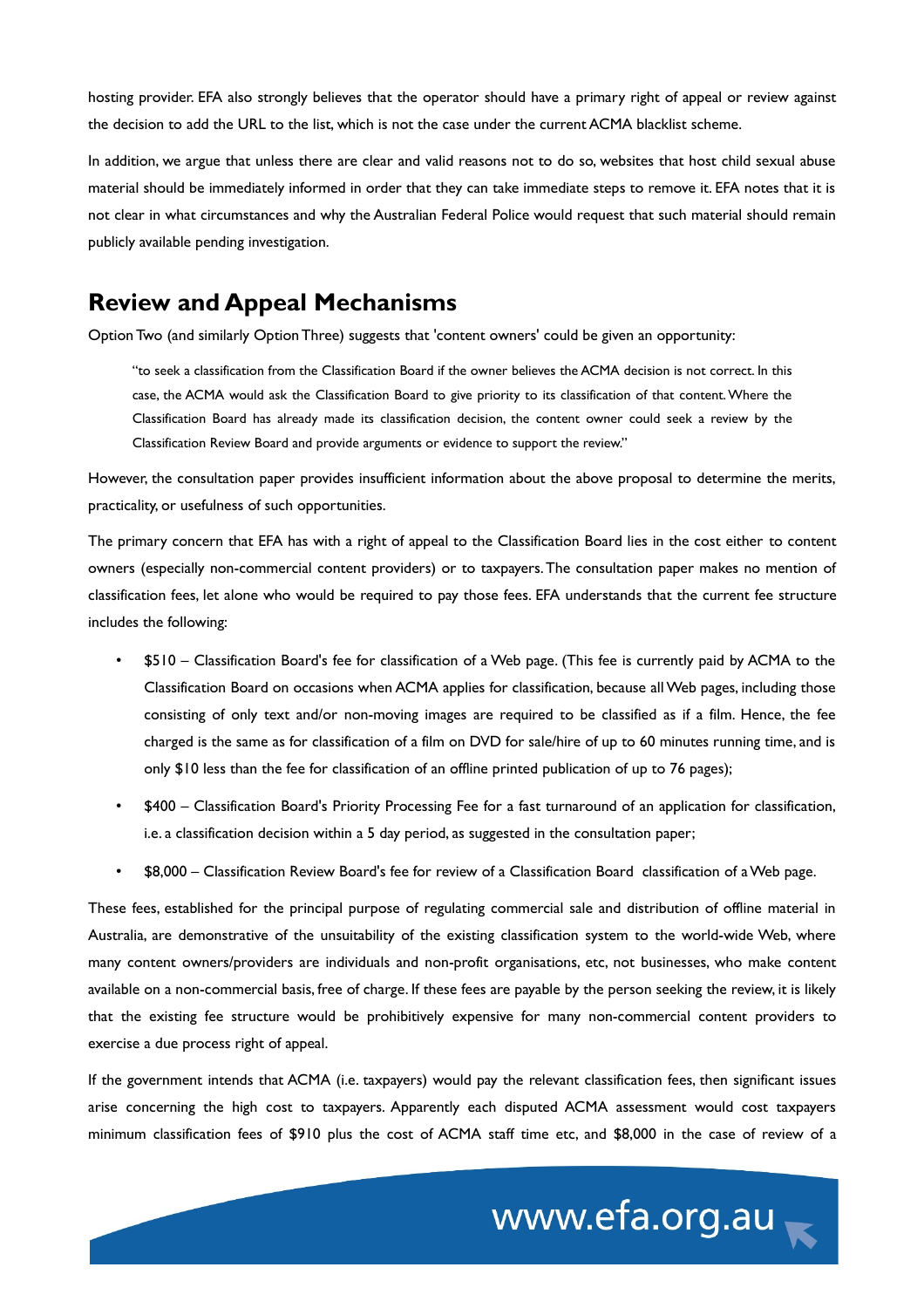classification decision. Moreover, the base \$510 classification fee for any type of Web page (including short pages with only a small number of static images) seems excessive and indicates either that the Classification Board is unacceptably inefficient in its classification of online material, or that taxpayers are currently subsidising the cost to commercial businesses who seek classification of offline material for profit-making purposes

These cost concerns are compounded by the issue of priority assessment. In relation to Option Three, the discussion paper states that where an ACMA assessment is disputed, ACMA "would request that the Classification Board undertake its assessment with priority". As noted above, the Board's Priority Processing Fee is \$400; unless the classification process can be made more efficient without sacrificing legitimacy, EFA notes that the cost to taxpayers or private parties may greatly exceed any perceived benefits of mandatory filtering.

EFA considers that before any mandatory ISP filtering legislation is introduced into Parliament, the issue of classification fees and who pays must be addressed and resolved (and publicly announced) in a manner that ensures either: (a) Internet content owners can obtain classification and/or review either free of charge or at a vastly reduced cost than currently; and (b) if the fees would paid by ACMA, that fees charged to ACMA are reduced significantly so that taxpayers are not subsidising, through ACMA's activities, the classification cost to commercial distributors/publishers of offline material.

In regards to ACMA's fee structure, we note that the "Fees for Classification" page of the classification.gov.au web site states that: "The Attorney-General's Department is currently reviewing the fees charged for the Classification services. Indicative fees are expected in early 2009".<sup>[63](#page-16-0)</sup> It is unknown whether this review has been abandoned; if not, there is no indication of whether any fees may be reduced rather than increased, nor whether different or new fees applicable to ACMA for classification of Web pages were or are being considered.

EFA considers that it would be essential that content owners have the opportunity to seek classification and/or review (and whether or not the ACMA considers that a request for classification of content assessed as RC by ACMA is a "reasonable request" as proposed in Option three). However, EFA strongly doubts such opportunities would be effective or useful in terms of improving accountability or transparency of blacklisting decisions, unless available free of charge or at a vastly reduced cost. Otherwise costs would be likely to continue to be beyond the economic means of many non-commercial online content providers and also many Australians who may find they are presented with a block notice when attempting to access a Web page and wish to seek review of the decision to block the material.

**EFA Strongly supports the implementation of reviews to the Classification Board and the Classification Review Board as of right to the operator of blocked web pages and to the public at large. However, EFA is extremely concerned about the high costs of such review and the uncertainty as to who will be responsible for these costs.**

**EFA believes that the current Classification Board fee structure is excessive to give rise to a real right of due process to non-commercial internet publishers and users.**

<span id="page-16-0"></span><sup>63</sup> Australian Government, 'Fees for Classification' *Classification Website <*[http://www.classification.gov.au/www/cob/classification.nsf/Page/IndustryFees\\_for\\_Classification>](http://www.classification.gov.au/www/cob/classification.nsf/Page/IndustryFees_for_Classification) as at 09 February 2010.

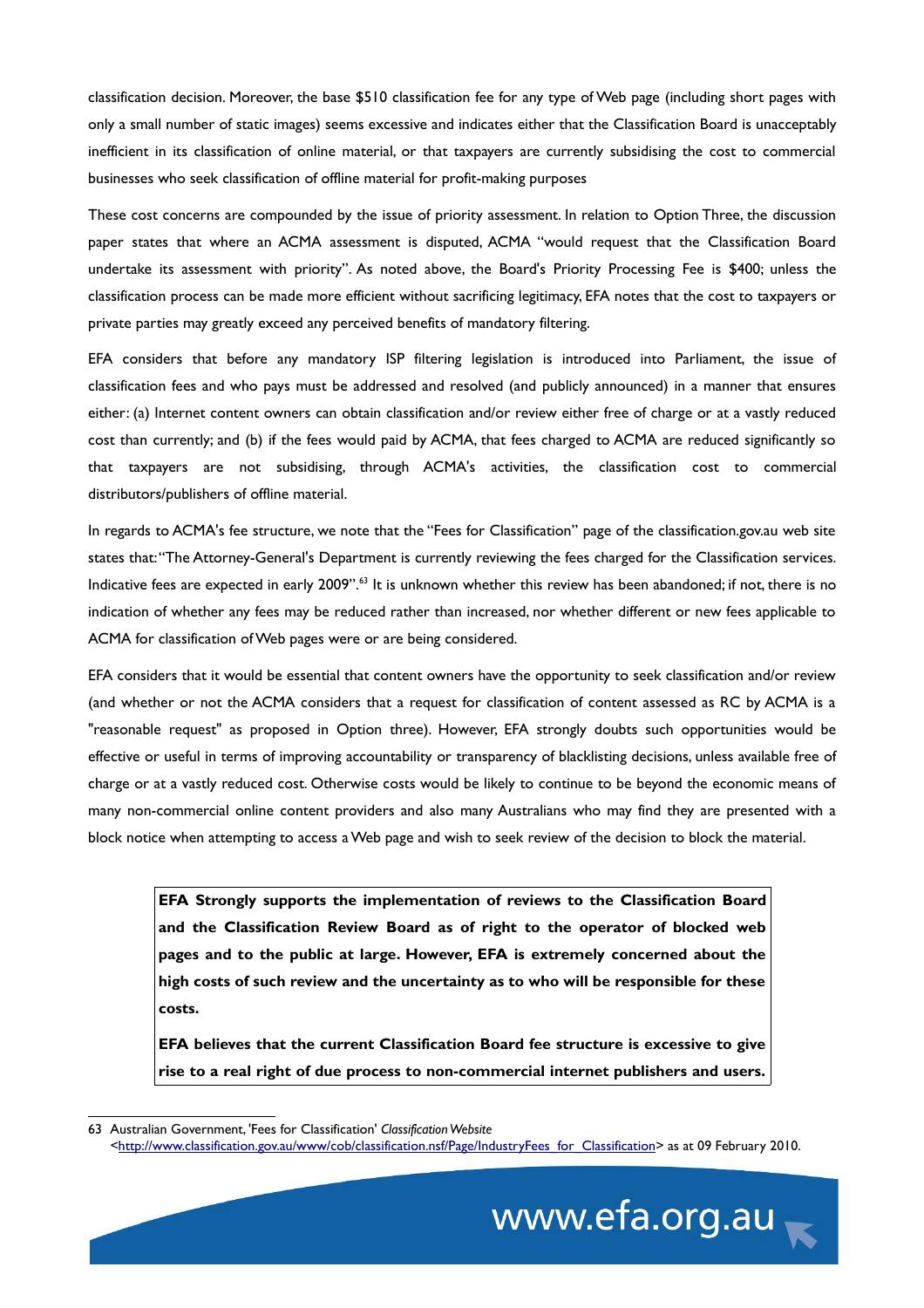**While EFA supports taxpayer funded reviews in order to provide necessary legitimacy to any mandatory ISP filtering scheme, we are also concerned that the aggregate costs of legitimate review will outweigh any possible benefit of the scheme.**

### **Blocking notification page**

In addition to notifying the operators of websites whose URLs are blocked, any legitimate filtering scheme must operate sufficiently transparently to enable individuals to identify when a URL has been blocked, for what reason, and how they can seek to review the decision. This ensures that (a) there is no uncertainty when pages are unavailable for other (technical) reasons; (b) the purpose and scope of filtering is clearly understood; and (c) an open political discourse can be maintained as to the role and ongoing justifications and effectiveness of the censorship regime.

If it is deemed absolutely necessary not to provide a searchable database of the Classification Board's decisions (limited, at a minimum, to child sexual abuse material, if there is sufficient justification to warrant omitting the information when similar information is available for offline material), the anonymised identifier used by the Classification Board should be made available on the blocking notification page. This would have the effect of preventing anyone from attempting to determine the content of the list from searching the Classification Board database while still allowing individuals who come across blocked material to identify why the material was blocked and how the decision can be reviewed.

Cory Doctorow has suggested an improvement to the UK filter system which he argues would promote accountability and due process in relation to the secrecy of the blacklist, and as result, reduce mistaken or erroneous inclusions.<sup>[64](#page-17-0)</sup> Doctorow suggests that instead of the '404: Not found' message that currently appears when a user attempts to access a blocked site,<sup>[65](#page-17-1)</sup> the following message should be displayed:

Material blocked: this page ("TITLE") appears on the Internet Watch Foundation's blacklist of obscene material. IWF officer NAME made this notation, "REASON\_FOR\_BLOCKING." If you believe that this is an incorrect classification, you can appeal the decision by visiting the IWF's appeals page (link). There is no penalty for appealing this decision, and your name and other details will be kept confidential.<sup>[66](#page-17-2)</sup>

EFA endorses Doctorow's proposal and believes it would go a long way towards fostering transparency and accountability within an otherwise closed system.

**EFA strongly supports 'Option three', where the filter would display a page that informs users attempting to access blocked URLs that the page has been blocked, why the page has been blocked, links the user to an online copy of the Classification Board's decision summary, and provides means for the user to apply for review of**

<span id="page-17-2"></span><sup>66</sup> Cory Doctorow, 'How to make child-porn blocks safe for the internet' *The Guardian* (16 December 2008) [<http://www.guardian.co.uk/technology/2008/dec/16/cory-doctorow-wikipedia>](http://www.guardian.co.uk/technology/2008/dec/16/cory-doctorow-wikipedia) accessed 6 July 2009.



<span id="page-17-0"></span><sup>64</sup> Cory Doctorow, 'How to make child-porn blocks safe for the internet' *The Guardian* (16 December 2008) [<http://www.guardian.co.uk/technology/2008/dec/16/cory-doctorow-wikipedia>](http://www.guardian.co.uk/technology/2008/dec/16/cory-doctorow-wikipedia) accessed 6 July 2009.

<span id="page-17-1"></span><sup>65</sup> Which does not distinguish a site that is inaccessible because it has been blocked from a site that is inaccessible due to the usual technical errors that sometimes occur on the internet.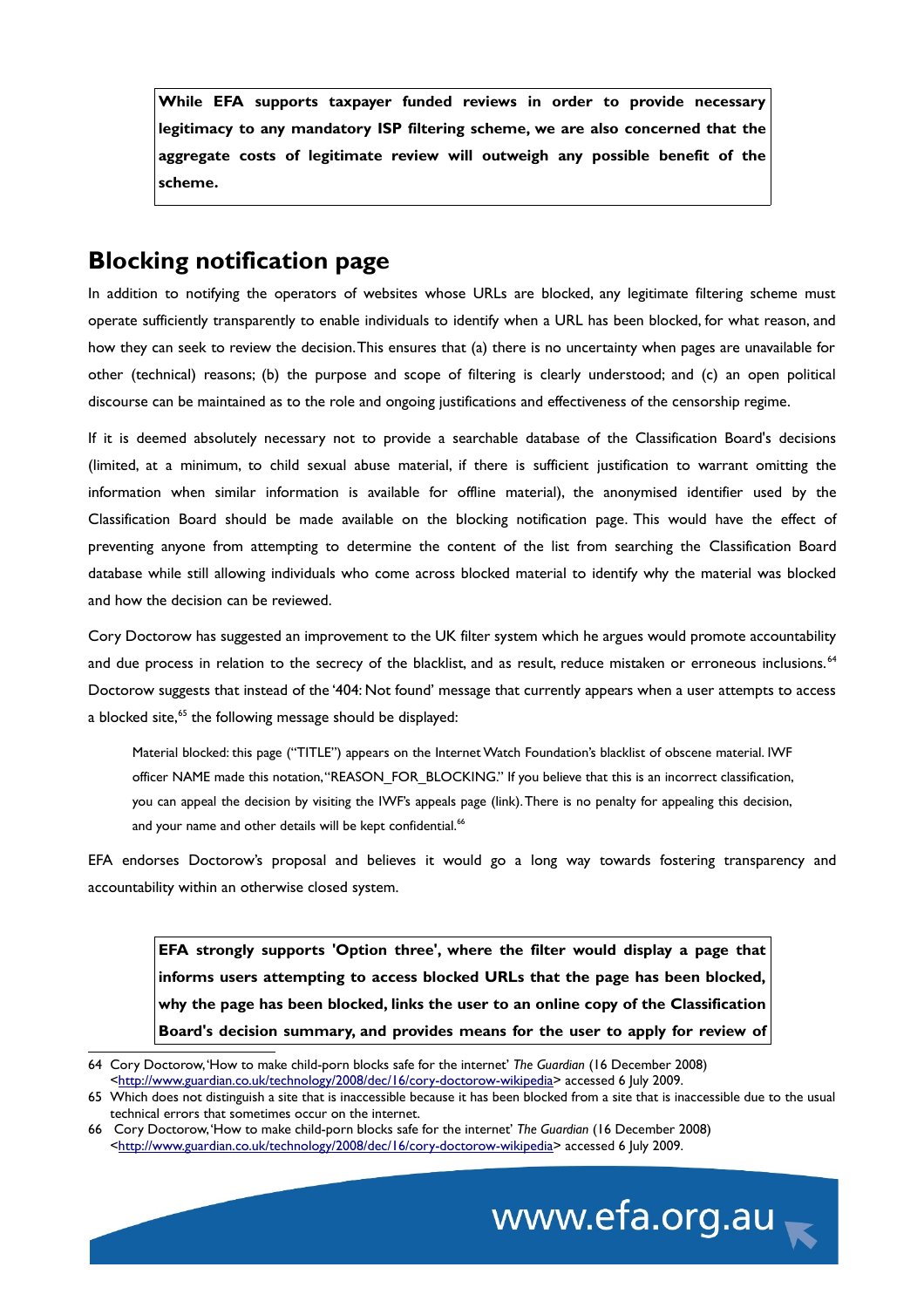#### **Warning vs blocking**

If the goals of mandatory filtering are truly to apply the classification system to online content for a purpose consistent with its use in relation to offline content, then requirements of legitimacy suggest that the filter should only warn users, not block RC material that is not child sexual abuse material (i.e. not block material that is legal to access and possess). The goals of the NCS are, generally speaking, to enable adults to make an informed choice about what they want to see, hear or read and what material they choose to allow their children to have access to. The proposed 'RC Content List' may be of some use, albeit to a very limited extent, in terms of assisting adults to avoid inadvertently accessing, in the privacy of their home, some types of content that they might find offensive, but does not even attempt to enable adults to make informed choices about whether or not to allow their children to access content that is unsuitable for children of varying ages, e.g. PG, M15, MA15+, R18+ and X18+ (hence adults who wish to use filtering for the latter purpose will continue to need to implement additional filtering covering more types of material than the proposed mandatory "RC Content list").

For the approximately two-thirds of the RC portion of the existing ACMA blacklist that is not child pornography or child abuse material material, the relevant goal of the NCS would be satisfied by a clear warning that the viewer may find the content to be offensive, and such an approach could be implemented with only minor negative impact on the the liberties of individuals and the requirements of openness in a liberal democracy. By contrast, the blocking outright of all RC material is a radical change from the purpose for which offline material is classified – primarily to regulate sale and public exhibition.

The government has not advanced a justification for why online material should be treated so differently to offline material, and the interests of individuals to be able to choose to access content that others may find offensive but that is not illegal to access is a fundamental component of liberal democracy.<sup>[67](#page-18-0)</sup>

EFA believes that adopting a warning approach with regards to RC material would largely prevent any inadvertent access without posing a significant risk to the freedom of adults to choose what material they wish to view and particularly without blocking access to legitimate material that exists in the fringe or grey areas – material that is not clearly RC or is not clearly child pornography or child abuse material.

**EFA strongly argues that in the interests of legitimacy, transparency and consistency with the NCS, the filter should provide a warning page only, rather than completely block, the portion of RC URLs that are not child sexual abuse material (i.e. are not illegal to access).**

<span id="page-18-0"></span><sup>67</sup> Charles de Secondat Montesquieu, The Spirit of the Laws (Anne M Cohler, Basia Carolyn Miller, & Harold Samuel Stone trans., 1989) 155 (Book 11, ch 3 ) ("Liberty is the right to do everything the law permits"); see further Brian Z Tamanaha, *On the Rule of Law: History, Politics, Theory* (2004) 52.

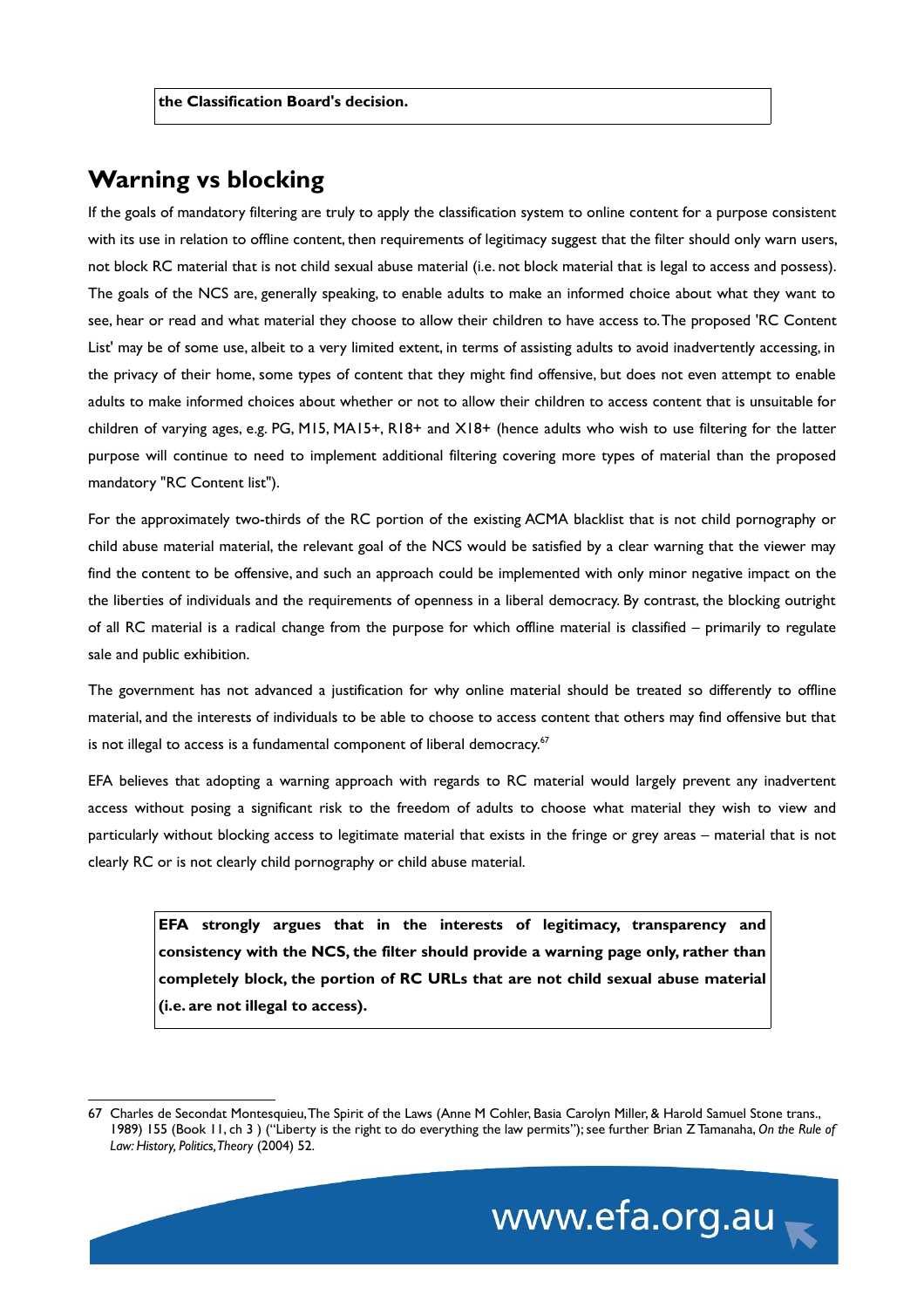# **Incorporation of content from international lists**

EFA is tentatively supportive of incorporating lists of child sexual abuse material produced by highly reputable overseas agencies in any potential filter. Before such lists can be incorporated, detailed analysis of the methods used to generate the lists and the integrity of the lists should be undertaken. The administrating body should issue a public report detailing its findings for any list it determines to be suitable for Australian use. Review must be readily available for all URLs incorporated from international lists, and ongoing measures to ensure the integrity of these lists must be put in place. Material that may be Refused Classification but is not child sexual abuse material should only be added if it is determined to be refused classification by the Classification Board.

**EFA tentatively supports 'Option four', where URLs provided by highly reputable overseas agencies can be added to the mandatory filter provided that:**

- **only material that is clearly child sexual abuse material should be added in this manner;**
- **expedited review of blocked URLs by the Classification Board is readily available; and**
- **ongoing comprehensive and statistically valid representative sampling of the integrity and quality of overseas lists with the Australian classification guidelines is undertaken by the Classification Board.**

# **Review and report**

Any list that is developed should be subject to review, on a regular basis, by independent auditors who can verify the suitability of all URLs on the ACMA blacklist and order or recommend the removal of any that are clearly not RC material.[68](#page-19-0) The auditors would need to be sufficiently independent of ACMA and the Government to ensure proper accountability. Further, ACMA and the Government must be seen to respond to the auditor's recommendations in a reasonable manner. The identities of the auditors (if not the individual auditors, then at least the auditing organisation) should be made publicly available in order to promote transparency and accountability and inspire community trust.

The independent auditors will be able to discover and correct obvious mistakes in the blacklist and can do their best to prevent scope creep of political material or material that clearly falls outside the RC classification. However, it will be more difficult for them to make determinations about material that is more nuanced, more prone to subjective

<span id="page-19-0"></span><sup>68</sup> The auditors would need to seek exemption from criminal prosecution for accessing or possessing child pornography and child abuse material in the course of checking the URLs on the blacklist (but only for this purpose and in this capacity). They would therefore need exemption from sections 474.19 and 474.22 of the Commonwealth Criminal Code in the *Criminal Code Act 1995* (Cth) and they would need to seek exemptions or secure defences under the equivalent State laws - see, for example, *Crimes Act 1900* (ACT) s 65; *Crimes Act* 1900 (NSW) s 91H; *Criminal Code* (NT) s 125B; *Criminal Code* 1899 (Qld) s 228D; *Criminal Law Consolidation Act 1935* (SA) s 63A; *Criminal Code Act 1924* (Tas) s 130C; *Crimes Act 1958* (Vic) s70; *Classification (Publications, Films and Computer Games) Enforcement Act 1996* (WA) s 60(4).

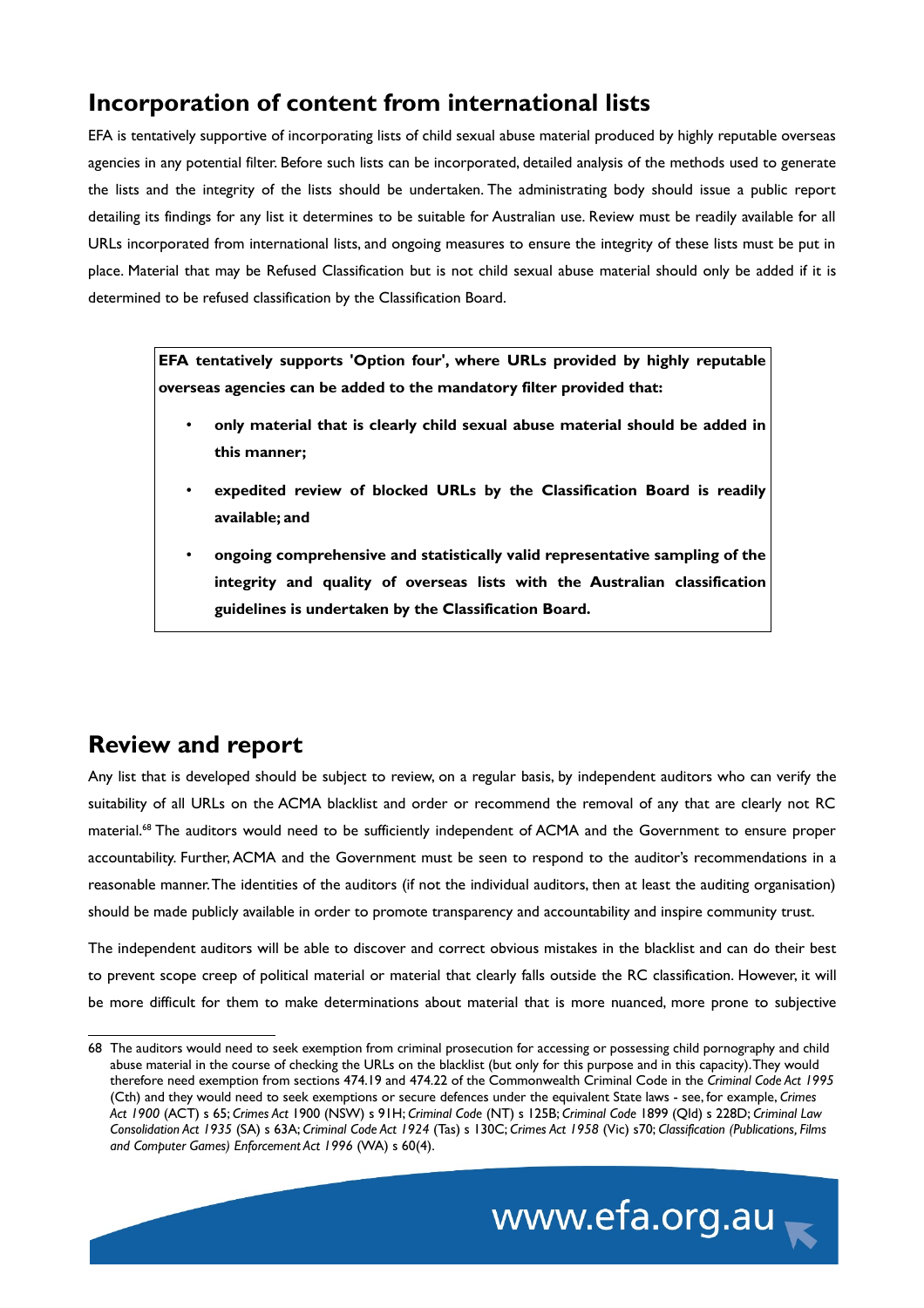analysis, and not clearly inside or outside the scope of material that the Government and the public would expect to see filtered. Auditors should be required to provide some sort of annual report on the amount of URLs and type of content that exists in these contestable grey-areas to ensure that the scheme is operating in an acceptable manner. Particularly, auditors should provide a statistical analysis of the proportion of blocked content that is clearly child sexual abuse material compared to the proportion of content that is not so clearly identifiable, with particular regard to categories of (a) artistic expression (as highlighted in the public debate about Bill Henson's photographs in 2008, $69$ or the IWF's blocking of images of the Scorpion's CD cover<sup>[70](#page-20-1)</sup>); (b) pornography containing consenting adults who are deemed to appear under the age of consent;<sup>[71](#page-20-2)</sup> (c) material that involves the representation of child pornography or child abuse material (two recent examples include a video of a circus performer swinging a baby, eventually rated MA;<sup>[72](#page-20-3)</sup> and the conviction of an Australian man for possession of cartoon representations of the Simpsons children engaged in sexual  $\arctan(573)$  $\arctan(573)$  $\arctan(573)$ :

This list highlights the main difficulty with classification and censorship is not in the core of most obviously repugnant material, but in the penumbra of material which necessitates a subjective analysis of community values and an inherently contestable political choice. It is this area of uncertainty that renders classification and censorship potentially illegitimate, and it is this area of uncertainty that must be given the greatest attention in any ongoing independent review of a legitimate censorship scheme.

**EFA strongly supports 'Option five', where annual review of the list of blocked URLs and of the processes used to generate the list will be conducted by an independent expert and tabled in Parliament.** 

**EFA strongly argues that the report should pay particular attention to URLs added to the list that fall within a 'grey area' that are not clearly and incontestably illegal child sexual abuse material.**

<span id="page-20-4"></span><sup>73</sup> See Jenna Hand, 'Child abuse cartoon collector sentenced', *Canberra Times*, 03 February 2010 [<http://www.canberratimes.com.au/news/local/news/general/child-abuse-cartoon-collector-sentenced/1740781.aspx>](http://www.canberratimes.com.au/news/local/news/general/child-abuse-cartoon-collector-sentenced/1740781.aspx); Belinda Kontominas, 'Simpsons cartoon rip-off is child porn: judge', *Sydney Morning Herald*, 08 December 2008 [<http://www.smh.com.au/news/national/simpsonsstyle-cartoon-is-child-porn/2008/12/08/1228584707575.html>](http://www.smh.com.au/news/national/simpsonsstyle-cartoon-is-child-porn/2008/12/08/1228584707575.html).



<span id="page-20-0"></span><sup>69</sup> See David Marr, 'Henson images cleared for general release', *Sydney Morning Herald*, 02 June 2008 [<http://www.smh.com.au/news/arts/board-clears-henson-images/2008/06/01/1212258645397.html>](http://www.smh.com.au/news/arts/board-clears-henson-images/2008/06/01/1212258645397.html). 70 Frank Fisher, 'A nasty sting in the censors' tail' *The Guardian* (9 December 2008)

<span id="page-20-1"></span>[<sup>&</sup>lt;http://www.guardian.co.uk/commentisfree/2008/dec/09/scorpions-virgin-killer-censorship>](http://www.guardian.co.uk/commentisfree/2008/dec/09/scorpions-virgin-killer-censorship) accessed 6 July 2009.

<span id="page-20-2"></span><sup>71</sup> See, for example, Michael Meloni, 'Classifiers refuse to common breast size specifics: Look young and you're banned', *Somebody Think of the Children*, 01 February 2010 [<http://www.somebodythinkofthechildren.com/appearance-persons-age-no-comment-on](http://www.somebodythinkofthechildren.com/appearance-persons-age-no-comment-on-breast-size/)[breast-size/>](http://www.somebodythinkofthechildren.com/appearance-persons-age-no-comment-on-breast-size/).

<span id="page-20-3"></span><sup>72</sup> See Asher Moses, 'Baby swinging video classified MA', *Sydney Morning Herald*, 03 September 2009 [<http://www.smh.com.au/technology/technology-news/over-the-top-childabuse-video-rated-ma15-20090903-f95t.html>](http://www.smh.com.au/technology/technology-news/over-the-top-childabuse-video-rated-ma15-20090903-f95t.html) (accessed 9 February 2010).